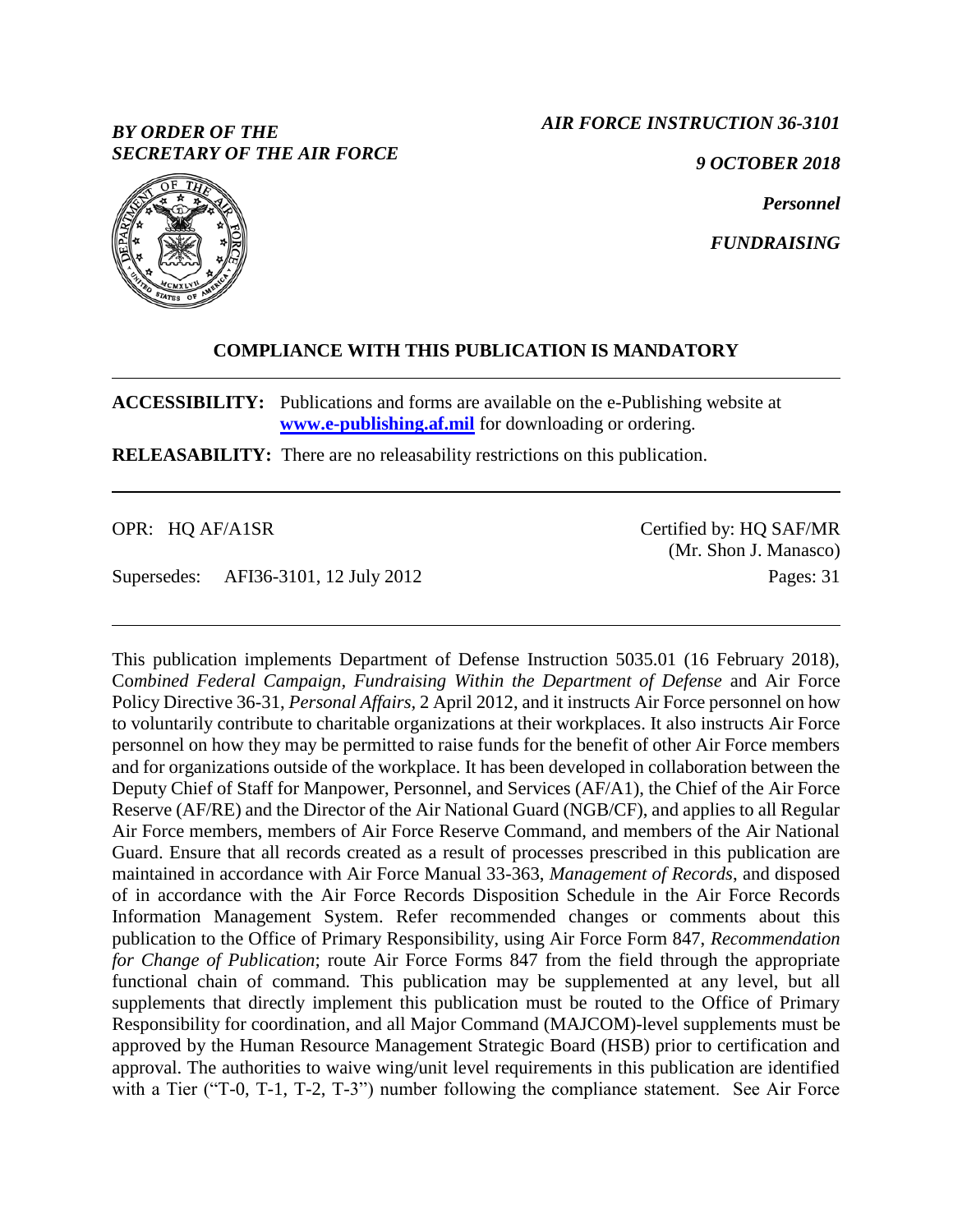Instruction 33-360, *Publications and Forms Management*, for a description of the authorities associated with the Tier numbers. Submit requests for waivers through the chain of command to the appropriate Tier waiver approval authority, or alternately, to the Publication office of primary responsibility for non-tiered compliance items.

This Instruction requires the collection and or maintenance of information protected by the Privacy Act of 1974 authorized by 5 United States Code 301, *Departmental Regulations*; 37 United States Code, *Pay and Allowances of the Uniformed Services;* and Executive Order 9397. The applicable Privacy Act SORN T7340, is available at: **<http://dpclo.defense.gov/Privacy/SORNs.aspx>**

Refer to attachment 1 for Glossary of References and Supporting Information

### *SUMMARY OF CHANGES*

This publication updates roles and responsibilities, authorities to waive wing/unit level requirements, office symbols, and has been revised to remove acronyms and jargon. Additionally, chapters were created to clearly identify policy for the Combined Federal Campaign, Air Force Assistance Fund and requests for non-Combined Federal Campaign/ Air Force Assistance Fund support/fundraising activities.

|      | <b>Chapter 1— Program Objectives</b>                                     | $\boldsymbol{\mathcal{A}}$ |
|------|--------------------------------------------------------------------------|----------------------------|
| 1.1. | The Air Force seeks to provide Airmen the opportunity to participate in  | $\overline{4}$             |
|      | <b>Chapter 2- ROLES AND RESPONSIBILITIES</b>                             | 5                          |
| 2.1. | The Secretary of the Air Force (SAF/OS) and Chief of Staff (HQ USAF/CC): | 5                          |
| 2.2. | The Deputy Chief of Staff, Manpower, Personnel & Services (HQ USAF/A1):  | 5                          |
| 2.3. |                                                                          | 5                          |
| 2.4. |                                                                          | 6                          |
| 2.5. |                                                                          | 6                          |
| 2.6. |                                                                          | 6                          |
| 2.7. |                                                                          | 8                          |
|      | <b>Chapter 3— COMBINED FEDERAL CAMPAIGN POLICY</b>                       | $\boldsymbol{9}$           |
| 3.1. |                                                                          | 9                          |
| 3.2. |                                                                          | 9                          |
| 3.3. |                                                                          | 9                          |
| 3.4. |                                                                          | 10                         |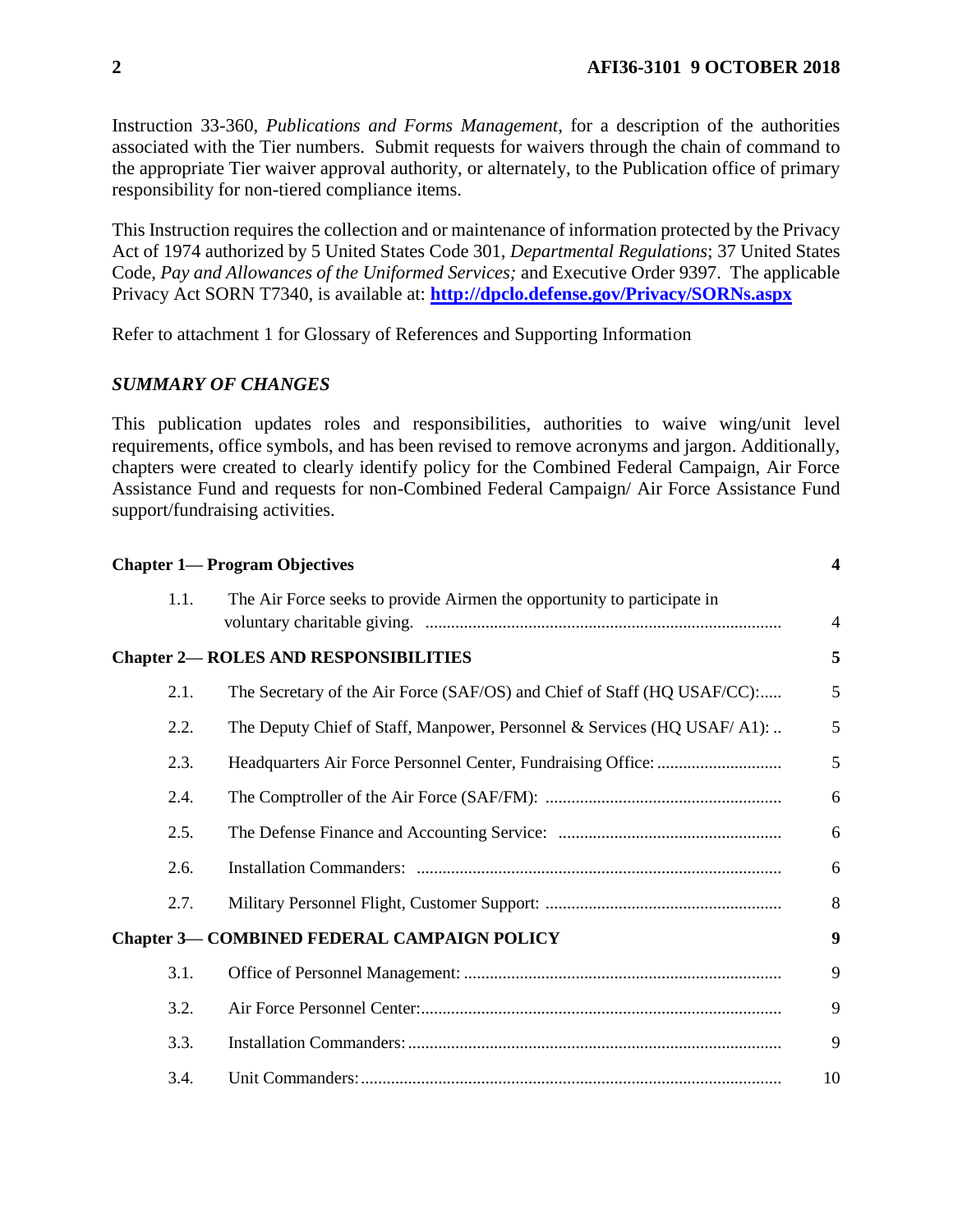# **AFI36-3101 9 OCTOBER 2018 3**

| 3.5. | 10                                                                                                                                     |
|------|----------------------------------------------------------------------------------------------------------------------------------------|
| 3.6. | 12                                                                                                                                     |
| 3.7. | 12                                                                                                                                     |
| 3.8. | 12                                                                                                                                     |
| 3.9. | 13                                                                                                                                     |
|      | 14<br><b>Chapter 4— AIR FORCE ASSISTANCE FUND</b>                                                                                      |
| 4.1. | 14                                                                                                                                     |
| 4.2. | 15                                                                                                                                     |
| 4.3. | 15                                                                                                                                     |
| 4.4. | Major Command, Field Operating Agency, and Direct Reporting Unit<br>15                                                                 |
| 4.5. | 15                                                                                                                                     |
| 4.6. | 17                                                                                                                                     |
| 4.7. | 17                                                                                                                                     |
| 4.8. | 18                                                                                                                                     |
| 4.9. | 19                                                                                                                                     |
|      | 4.10.<br>19                                                                                                                            |
|      | 4.11.<br>20                                                                                                                            |
|      | 22<br>4.12.                                                                                                                            |
|      | <b>Chapter 5— Requests For Non-Air Force Assistance Fund/Combined Federal Campaign</b><br>23<br><b>Fundraising Activities/Support.</b> |
| 5.1. | 23                                                                                                                                     |
| 5.2. | 23                                                                                                                                     |
| 5.3. | 23                                                                                                                                     |
| 5.4. | 26                                                                                                                                     |
| 5.5. | 26                                                                                                                                     |
| 5.6. | 27                                                                                                                                     |
|      | Attachment 1— GLOSSARY OF REFERENCES AND SUPPORTING INFORMATION<br>28                                                                  |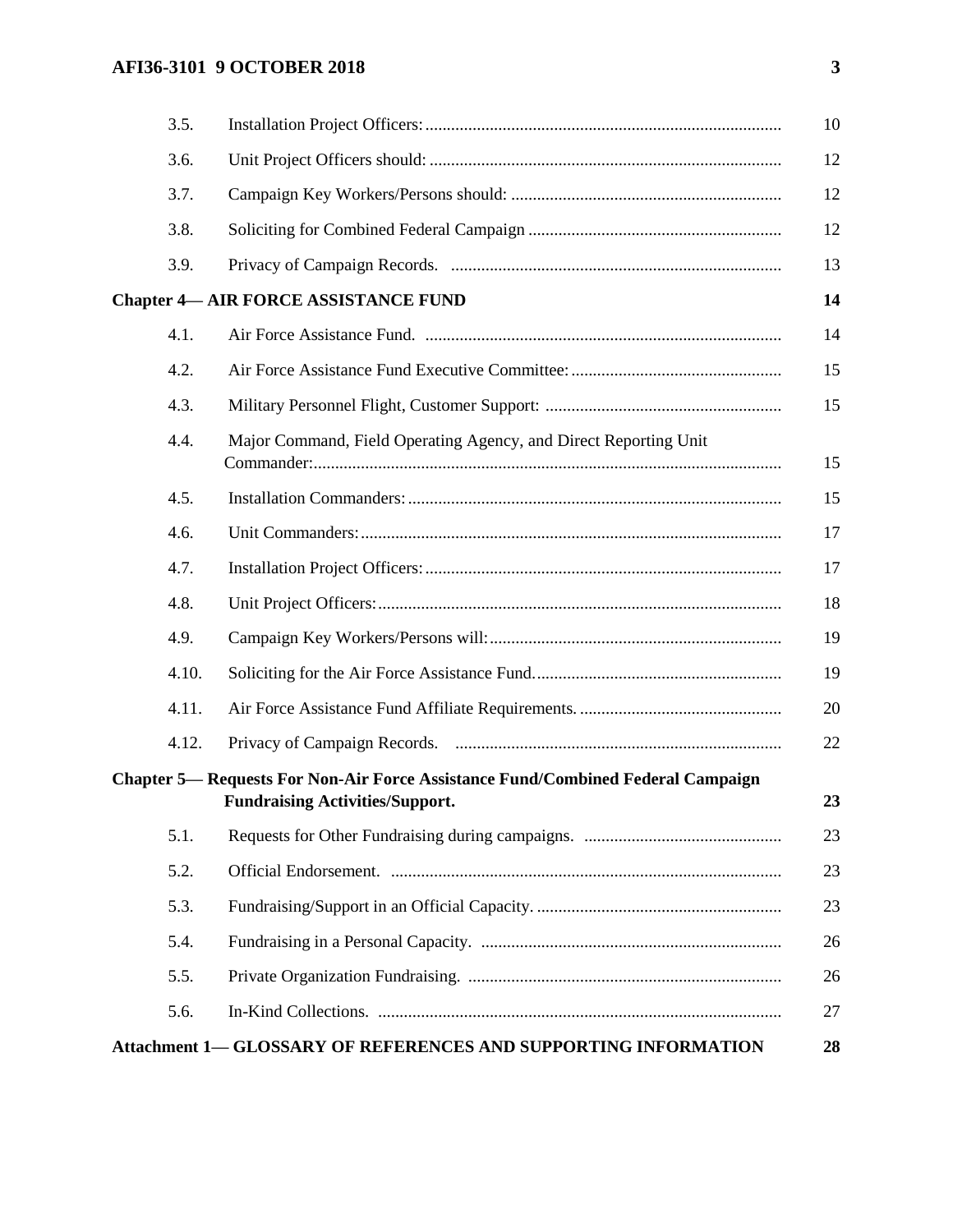#### **Chapter 1**

### **PROGRAM OBJECTIVES**

<span id="page-3-1"></span><span id="page-3-0"></span>**1.1. The Air Force seeks to provide Airmen the opportunity to participate in voluntary charitable giving.** As such, the Air Force supports two major charitable fund raising campaigns. Airmen are offered the opportunity to support a large array of civilian charities through the Federal Government's annual Combined Federal Campaign. In addition, Airmen are also offered the opportunity to support affiliated Air Force charities through the annual Air Force Assistance Fund Campaign. As a result of endorsing only these two sponsored campaigns, the Air Force seeks to enhance the opportunity for voluntary giving while providing Airmen a reasonable expectation of not being continuously solicited in the work place. This instruction lays out the infrastructure for conducting the Combined Federal Campaign and the Air Force Assistance Fund. This instruction also provides guidance to ensure all giving is voluntary, to safeguard and disperse donations, and provides specific guidance to the affiliate charities. Lastly, this instruction provides guidance on other ad hoc fundraising that may be permissible on Air Force installations.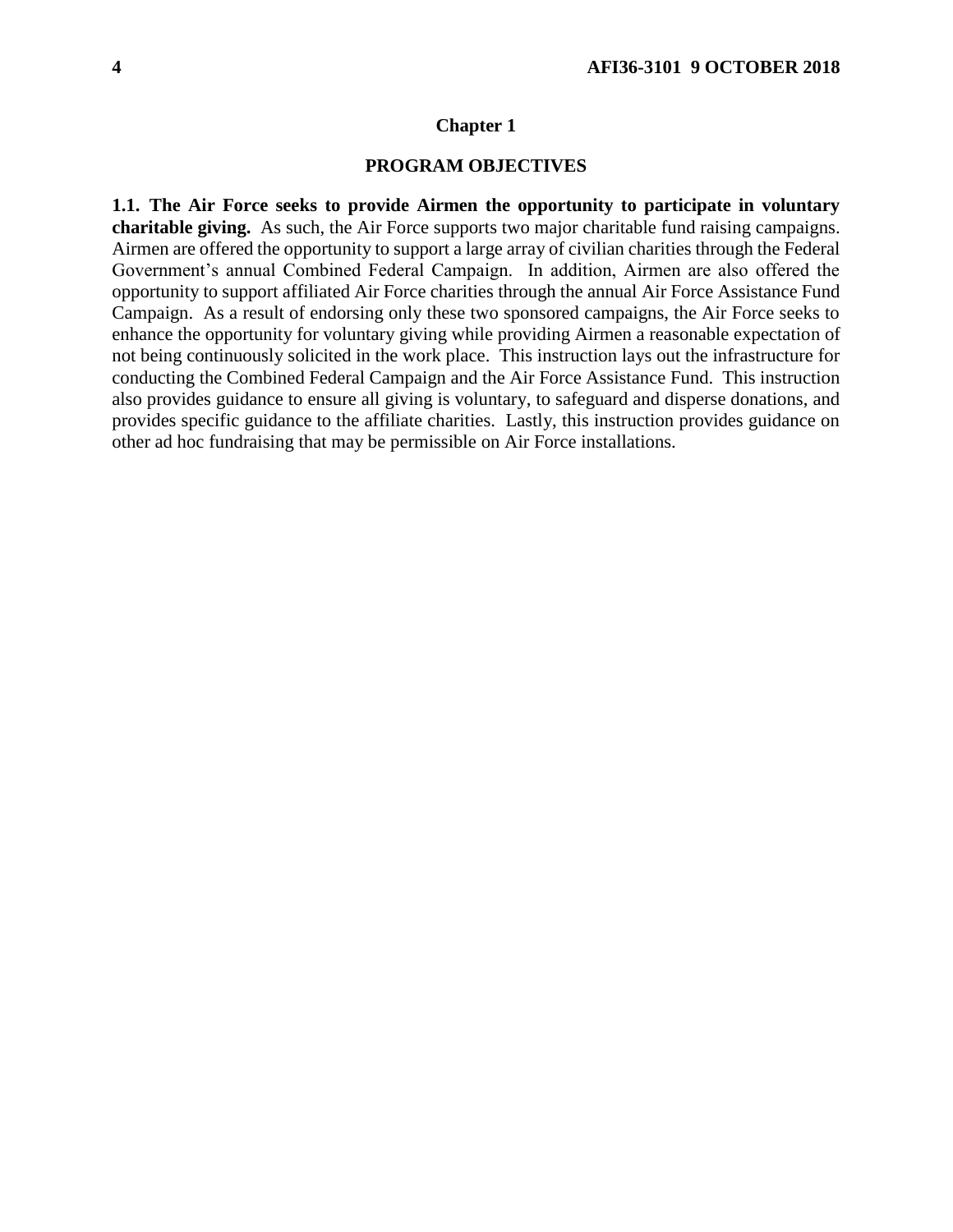#### **Chapter 2**

#### **ROLES AND RESPONSIBILITIES**

#### <span id="page-4-1"></span><span id="page-4-0"></span>**2.1. The Secretary of the Air Force (SAF/OS) and Chief of Staff (HQ USAF/CC):**

2.1.1. Announce and endorse the annual Combined Federal Campaign and Air Force Assistance Fund campaigns in a joint action memorandum to commanders.

2.1.2. Approve Air Force Personnel Center's proposed dollar goal and a reasonable participation rate goal for the Air Force Assistance Fund Campaign, based on campaign results of recent years and other factors.

#### <span id="page-4-2"></span>**2.2. The Deputy Chief of Staff, Manpower, Personnel & Services (HQ USAF/ A1):**

2.2.1. Establishes fundraising policy for the Air Force through HQ USAF/A1S, Director of Services.

2.2.2. On an as needed basis, brings together the stakeholder functional communities, including AF/A1S (Services), the Air Force Personnel Center, SAF/FM (Financial Management), and AF/JA (Judge Advocate), to collaborate on implementation of Air Force Assistance Fund and other fundraising issues.

2.2.2.1. The Air Force Fundraising Team will provide advisory and consultative services, but will not assume responsibility for the daily operations of the Air Force Assistance Fund affiliate charities.

2.2.2.2. Air Force Fundraising Working Team. Each member of the Air Force Fundraising Team is equally responsible to oversee the lower-level Air Force Fundraising Working Team, which directly coordinates with the Air Force Assistance Fund affiliate charities. The Air Force Fundraising Working Team is chaired by the Director of Personnel Programs at the Air Force Personnel Center.

#### <span id="page-4-3"></span>**2.3. Headquarters Air Force Personnel Center, Fundraising Office:**

2.3.1. Coordinates the distribution of Air Force forms prescribed by this instruction.

2.3.2. Investigates allegations of fundraising violations and institutes corrective action. Coordinates or refers complaints about local fundraising to commanders for action in accordance with **[paragraph 2.6.3.7](#page-6-0)**

2.3.3. Evaluates requests for Air Force-wide, off-the-job solicitations by charitable organizations and coordinates with appropriate approval authority or representative.

2.3.4. Communicates directly with the Office of Personnel Management director of Combined Federal Campaign, the Department of Defense fundraising program manager, and campaign chairman appointed by SAF/OS.

2.3.5. Supports the Combined Federal Campaign as outlined in **[Chapter 3.](#page-8-0)**

2.3.6. Administers the annual Air Force Assistance Fund campaign as outlined in **[Chapter 4.](#page-13-0)** 

2.3.7. Suspends fundraising activities in areas of conflict, if appropriate. Resume normal fundraising practices, as appropriate, if hostilities end during the authorized time of the campaign.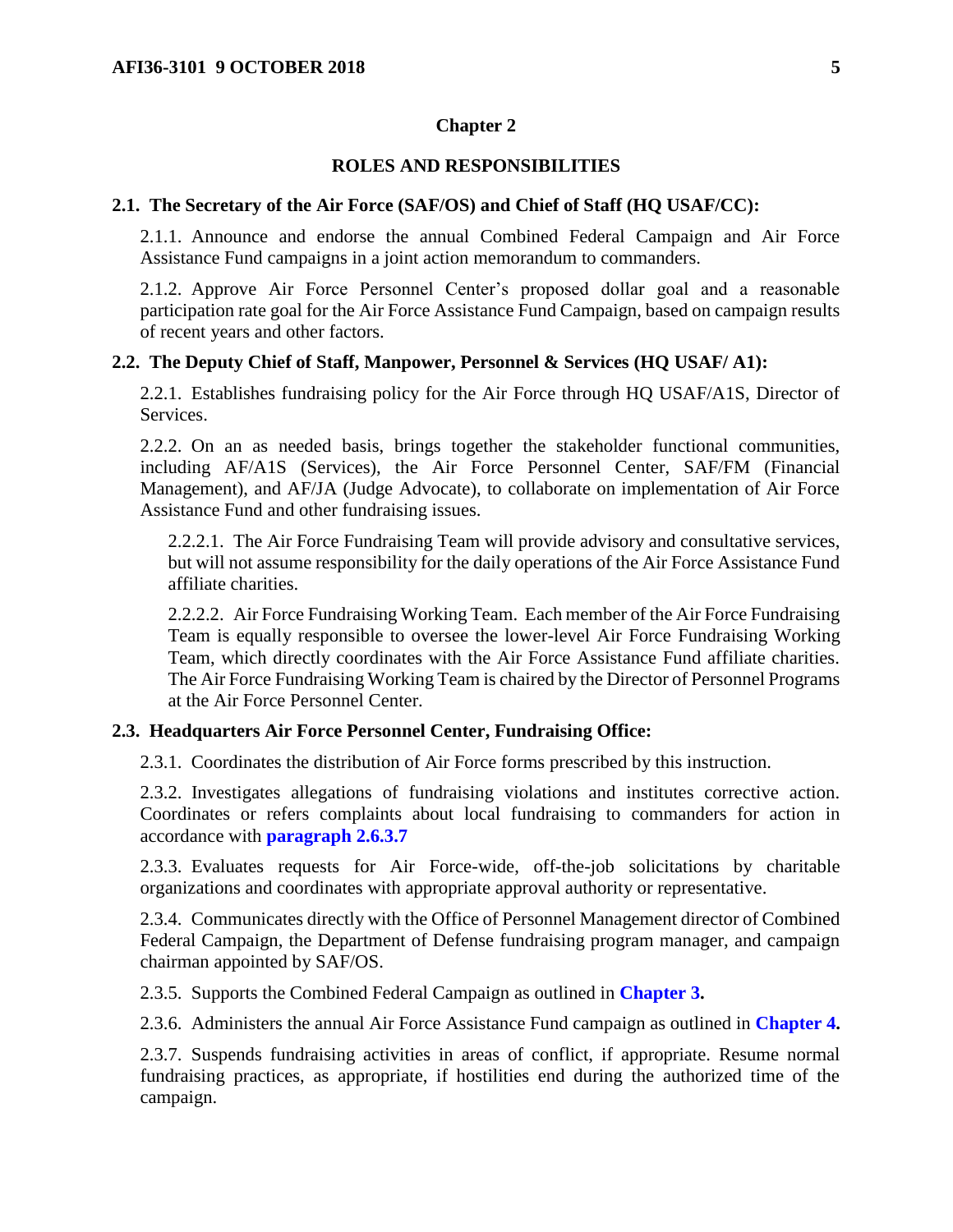#### <span id="page-5-0"></span>**2.4. The Comptroller of the Air Force (SAF/FM):**

2.4.1. Appoints Deputy Assistant Secretary for Financial Operations (SAF/FMF) as the comptroller working team member of the Air Force Fundraising Team.

2.4.2. Deputy Assistant Secretary for Financial Operations (SAF/FMF):

2.4.2.1. Reviews the annual independently audited financial statements, submitted by the Air Force Assistance Fund affiliates, to ensure they comply with regulations (such as Title 5, Code of Federal Regulations, Part 950.203) and Generally Accepted Accounting Principles.

2.4.2.2. Reports potential issues, along with recommended solutions, to the chairperson of the Air Force Fundraising Team (AF/A1).

### <span id="page-5-1"></span>**2.5. The Defense Finance and Accounting Service:**

2.5.1. Defense Finance and Accounting Service, Cleveland Center:

2.5.1.1. Establishes individual Air Force Assistance Fund allotment accounts and monthly deductions and reconciles personnel accounts for retirees.

2.5.1.2. Disburses payroll allotments each month from retirees to the designated Air Force Assistance Fund activities.

2.5.1.3. Prepares and distributes an Air Force Assistance Fund Allotment Disbursement Report, RCS: HAF-DP (M) 9441, to the Air Force Personnel Center Fundraising Office.

2.5.2. Defense Finance and Accounting Service, Indianapolis Center:

2.5.2.1. Establishes individual allotment accounts and monthly deductions for annual campaigns and reconciles personnel accounts for active duty members (including Reserve Component members on extended active duty orders).

2.5.2.2. Disburses payroll allotments to the Air Force Assistance Fund activities, once a month for active duty military and once a pay period for civilian employees.

NOTE: For Defense Accounting Offices converted to the Defense Civilian Pay System, Defense Finance and Accounting Service- Indianapolis Center will assume these responsibilities for civilian employees.

2.5.2.3. Prepares and distributes a quarterly Air Force Assistance Fund Allotment Disbursement Report, RCS: HAF-DP (M) 9441, to the Air Force Personnel Center Fundraising Office.

#### <span id="page-5-2"></span>**2.6. Installation Commanders:**

2.6.1. Organize and approve fundraising at the local level. Installation Commanders may delegate fundraising approval authorities to the Mission Support Group Commander. The authority to approve fundraisers may be further delegated to the Force Support Squadron Commander/Director (FSS CC/CL).

2.6.2. Installation and unit commanders may endorse both the Combined Federal Campaign (as an entirety) and Air Force Assistance Fund campaigns. Campaign reminders, updates and notice of significant events (e.g., Air Force Assistance Fund special fundraising events and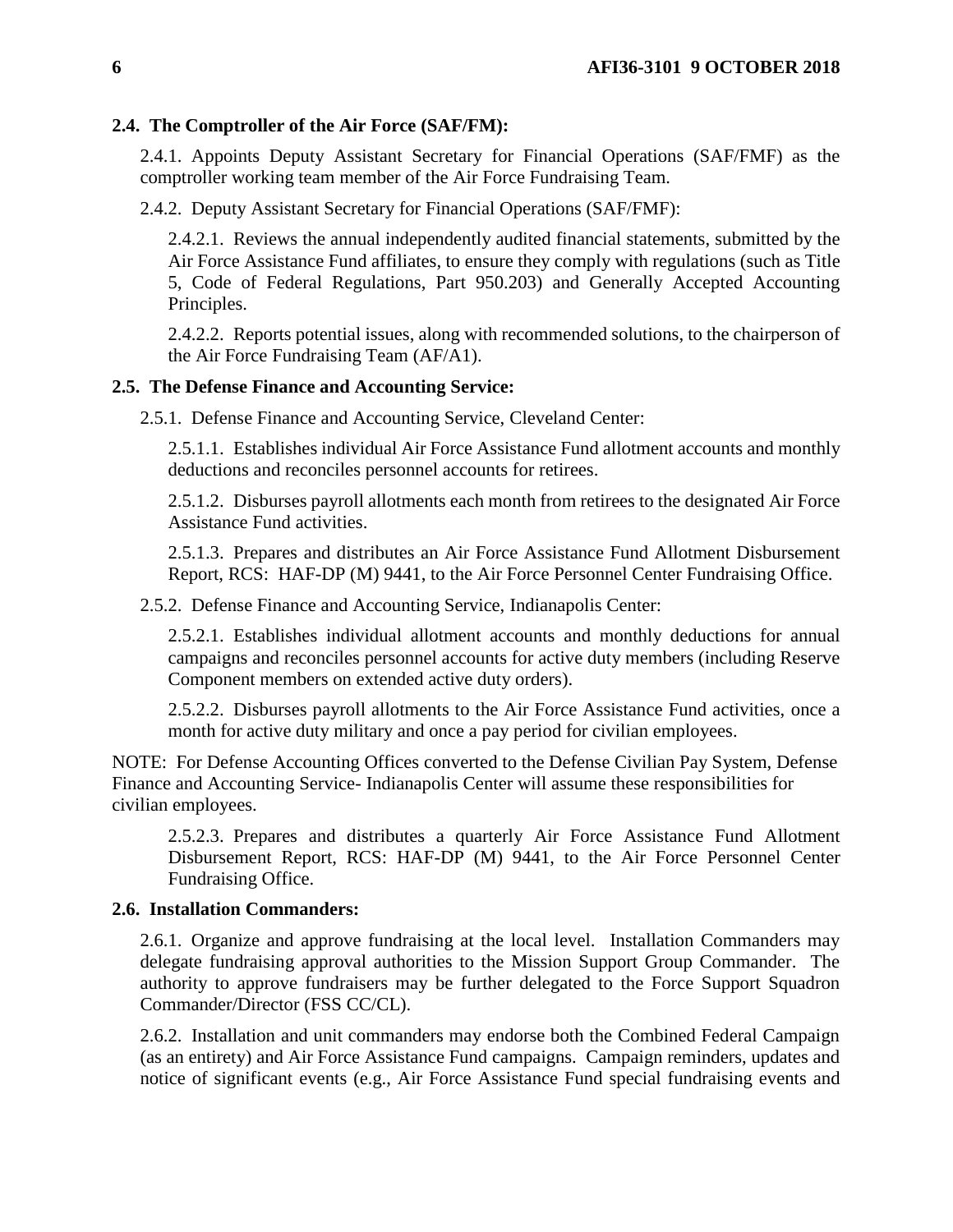Combined Federal Campaign information fairs) may be promulgated by official communications systems (including email).

2.6.3. Keep Fundraising Honest and Above-Board. Actions that do not allow free choices or create the appearance employees do not have a free choice to give or not to give, or to discuss their donations or to keep them confidential, are contrary to Air Force fundraising policy. Activities contrary to the non-coercive intent of Air Force fundraising policy are not permitted in campaigns. Installation commanders must:

2.6.3.1. Ensure contributions to fund drives are truly voluntary and that each contributor can give or not give confidentially without fear of censure or criticism. No employee may be coerced in any way to participate or contribute to the campaign. **(T-0)** The directives listed in Attachment 1, References, contain additional instructions on how to ensure that contributions are truly voluntary.

2.6.3.2. Not set 100 percent participation goals, individual dollar goals, individual quotas or individual assessments. **(T-0)** Further, local campaign (installation) participation goals are not to exceed the percentage rate set by the Secretary of the Air Force and Chief of Staff of the Air Force for that campaign year. The ultimate goal of both campaigns is 100 percent contact with Airmen – providing them the opportunity to give funds to causes that inspire them and facilitating such giving so as to minimize disruption in the workplace.

2.6.3.3. Ensure lists of non-contributors are not created. **(T-0)** Use contributor lists only for accountability and forwarding contributions. Ensure no lists are developed or used that distinguish between contributors and non-contributors. **(T-0)**

2.6.3.4. Ensure supervisors do not inquire about whether an employee chose to participate or not to participate or the amount of an employee's donation. **(T-0)** Supervisors may be given nothing more than summary information about the units or workforces they supervise.

2.6.3.5. Ensure that participation in campaigns is not used as a factor in performance appraisals. (T-0)

2.6.3.6. Resolve local complaints about fundraising practices according to Air Force Instruction 90-301, Inspector General Complaints Resolution. **(T-2)** 

<span id="page-6-0"></span>2.6.3.7. Commanders and supervisors may not create or support incentive programs (For example: leave/pass days, the wearing of civilian clothes in lieu of uniform days, drawings for use of normally reserved parking spots, etc.) that either provide a prohibited incentive or would act to advertise which unit members contributed to the fundraising campaign or event. Limited special events (e.g., Hawaiian shirt day) may be held to increase awareness of the fundraising campaign or event, but all unit members must be free to participate in the event regardless of their contribution status.

2.6.4. Identify the Workplace. Installation commanders determine which areas of the installation are workplaces (e.g., offices, hangars, flight line) and which are common areas (e.g., base quarters, entrances, lobbies, concourses or break areas of buildings, schools, chapels). Installation commanders will use this standard to evaluate any local fundraising requests. **(T-0)**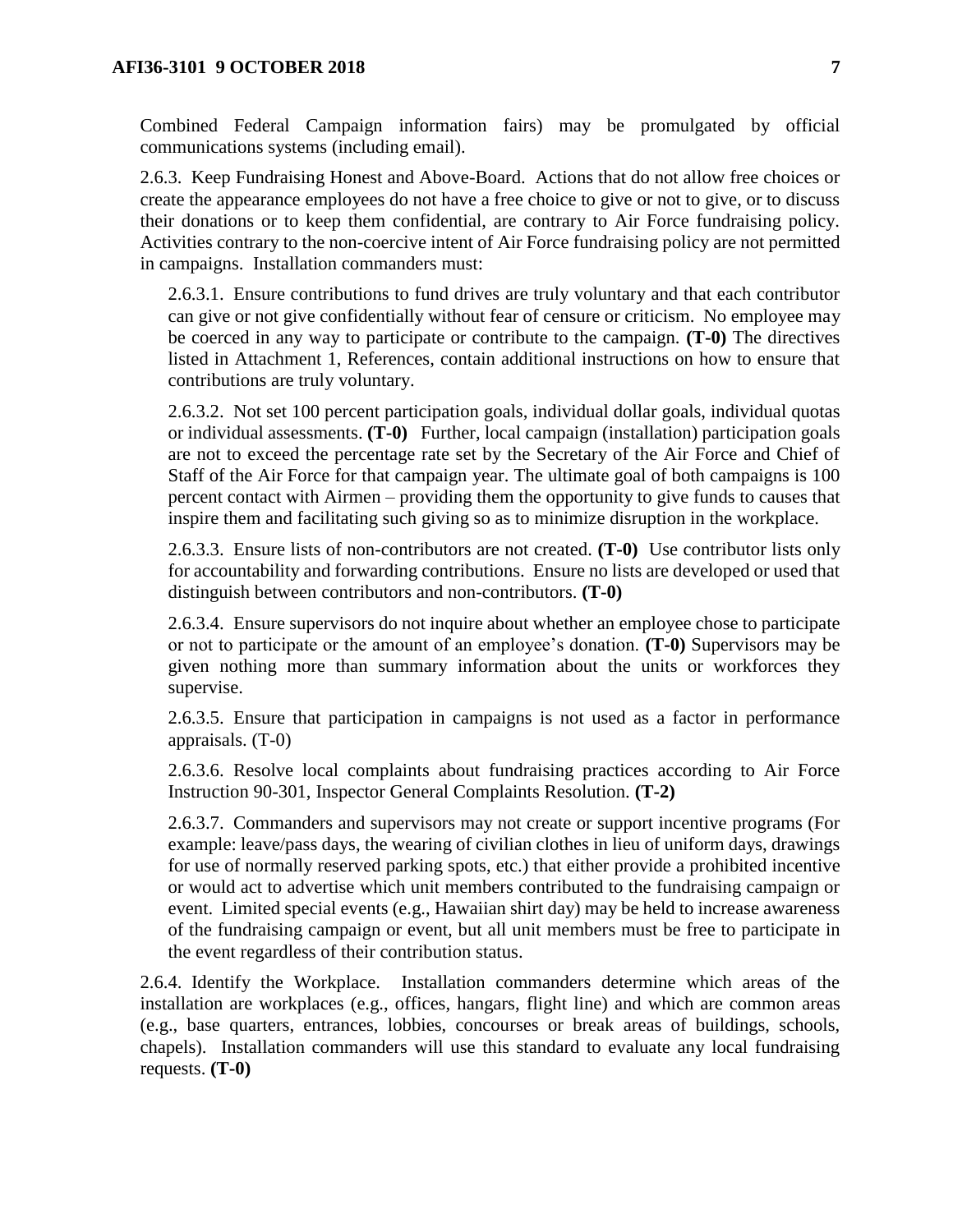<span id="page-7-0"></span>**2.7. Military Personnel Flight, Customer Support:** Military Personnel Flight, Customer Support will review applications for ad hoc fundraising events and forward them to the installation commander for a decision through base Staff Judge Advocate. **(T-3)** Civilian Personnel Offices forward applications received to Military Personnel Flights. Note: Installation Commander may delegate, in writing, fundraising approval authority to the Mission Support Group Commander, but no lower than the Force Support Squadron Commander.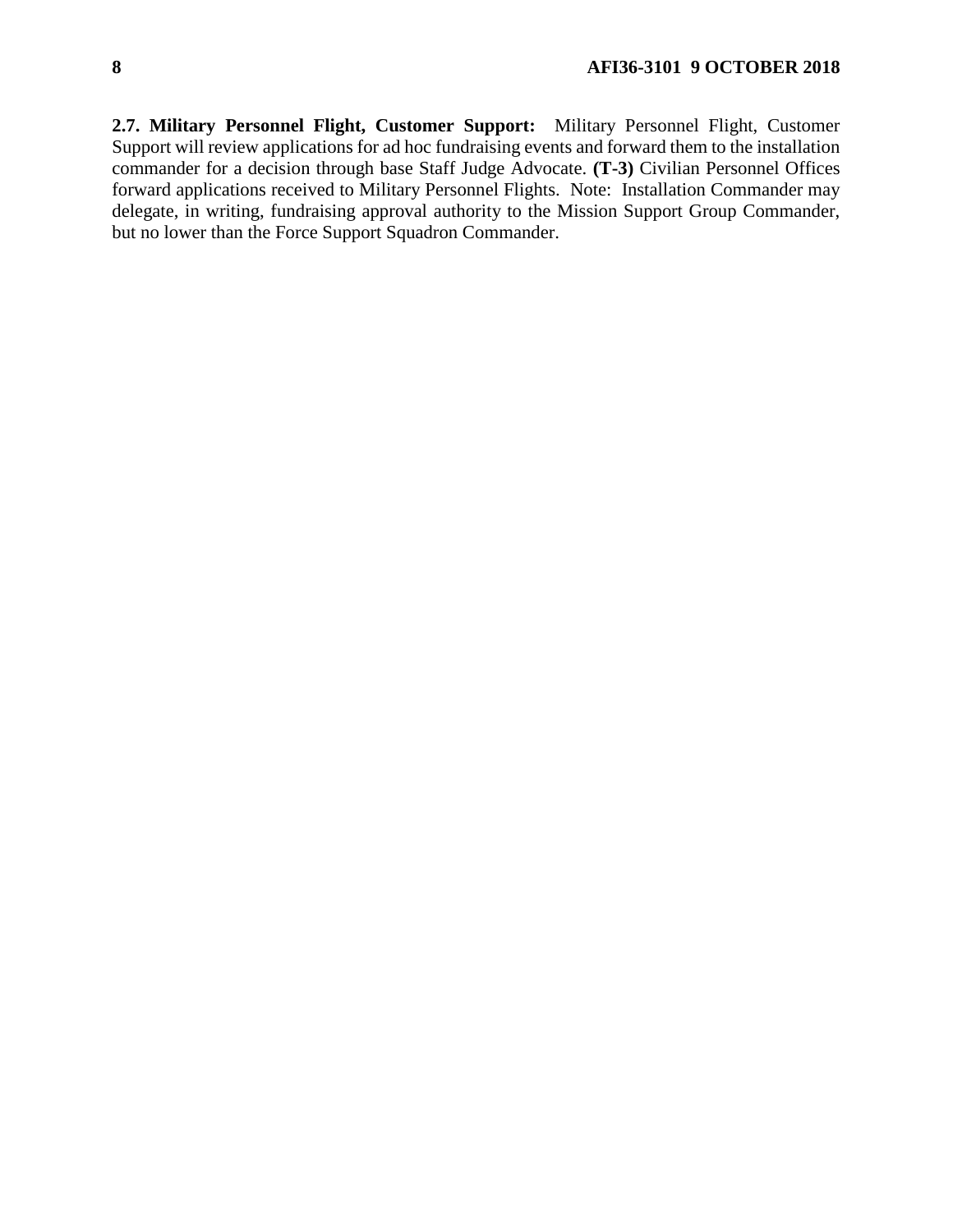#### **Chapter 3**

### **COMBINED FEDERAL CAMPAIGN POLICY**

#### <span id="page-8-1"></span><span id="page-8-0"></span>**3.1. Office of Personnel Management:**

3.1.1. Sets the dates and goals for the local Combined Federal Campaign within the timeframe set in Title 5, Code of Federal Regulations, Part 950.102(a), beginning no earlier than 1 September and ending no later than 15 January.

3.1.2. Organizes the campaign per Title 5, Code of Federal Regulations, Part 950, Solicitation of Federal Civilian and Uniformed Service Personnel for Contributions to Private Voluntary Organization.

#### <span id="page-8-2"></span>**3.2. Air Force Personnel Center:**

3.2.1. Announces the annual Combined Federal Campaign to the field with general guidance, contact information and the signed joint signature (Secretary of the Air Force and Chief of Staff of the Air Force) kickoff memorandum.

3.2.2. Advises Combined Federal Campaign Installation project officers on general fundraising policies.

#### <span id="page-8-3"></span>**3.3. Installation Commanders:**

3.3.1. Appoint an officer, senior noncommissioned officer or civilian employee (GS-7 and above) to act as the Installation Project Officer for the annual Combined Federal Campaign. An assistant Installation Project Officer is recommended as well.

3.3.2. Commanders of the Combatant Commands (outside Continental United States) must publicize requirements for Family Support and Youth Programs to annually apply to be on the national Combined Federal Campaign charity list. Commanders will sign and approve the application letters at the base or command level. **(T-3)**

3.3.3. May certify the Family Support and Youth Activities located on their installation as meeting eligibility criteria. The Activity must be a non-profit, tax-exempt organization that provides family service programs or youth activity programs to personnel in the command and be a Non-Appropriated Fund Instrumentality. The Activity must not receive a majority of its financial support from appropriated funds for inclusion in the Combined Federal Campaign charity list. **(T-0)**

3.3.4. Support campaign goals. An overall campaign goal may be announced to encourage voluntary participation through voluntary contributions by all Air Force personnel. **(T-0)** 

3.3.5. Endorse the Combined Federal Campaign by letter or memorandum and review the campaigns as they progress. **(T-3)**

3.3.6. Support the Combined Federal Campaign by nominating members to serve on the Local Federal Coordinating Committee. **(T-1)**

3.3.7. Provide the Local Federal Coordinating Committee with information on installation strength and payroll to help them establish local Combined Federal Campaign goals. **(T-2)**

3.3.8. The following apply to the Combined Federal Campaign: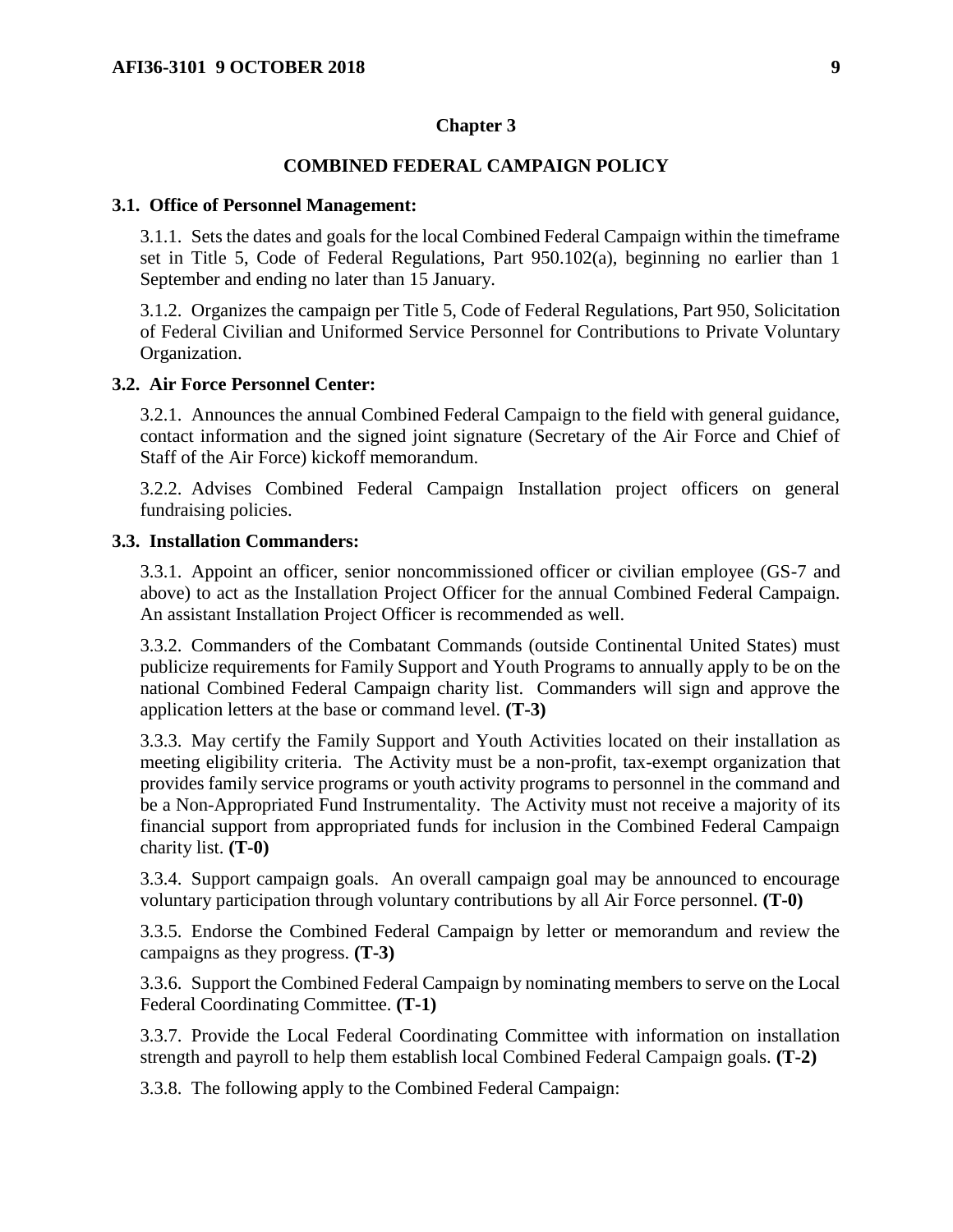3.3.8.1. The Combined Federal Campaign relies on payroll and individual monetary contributions by check (no cash) or credit card. Individuals may also contribute to charities by contributing volunteer hours (option on the contribution form). Military members seeking approval to perform volunteer hours during normal duty hours are subject to the provisions of Air Force Instruction 36-3003, Military Leave Program, and require approval from their supervisor/commander. Civilian employees must obtain supervisory approval to change their work schedule or apply time-off provisions of Air Force Instruction 36- 815, Absence and Leave. Visit **[www.OPM.gov](http://www.opm.gov/)** for more information.

3.3.8.2. The installation commander ensures organizations that receive contributions from the Combined Federal Campaign do not further solicit Air Force personnel at the workplace. **(T-0)**

3.3.8.3. Do not permit solicitation or coercion of employees by their supervisor or by any individual in their supervisory chain of command. **(T-0)**. This does not prohibit the head of an agency to encourage participation in the Combined Federal Campaign generally at the campaign kick-off and to demonstrate his/her support of the Combined Federal Campaign in routine communications with Federal employees.

3.3.9. Ensure only limited ad hoc fundraising takes place during the Combined Federal Campaign and does not detract from or interfere with the Campaign. Because of the annual timing of the campaign, ad hoc fundraising to support unit holiday parties is specifically allowed during the Combined Federal Campaign. The installation commander, or their delegate, is the approval authority for any ad hoc fundraising activities during the Combined Federal Campaign. Guidance for ad hoc fundraising are outlined in **[Chapter 5](#page-22-0)**. **(T-3)**

#### <span id="page-9-0"></span>**3.4. Unit Commanders:**

3.4.1. Must appoint a Unit Project Officer to plan and conduct the Combined Federal Campaign at the unit level. **(T-1)** An assistant Unit Project Officer is recommended as well.

3.4.2. Must appoint a key person for each 25 to 50 employees. **(T-3)**

3.4.3. Must participate in the local Continental United States or overseas area Combined Federal Campaign, including tenant or Geographically Separated Units. **(T-2)**

#### <span id="page-9-1"></span>**3.5. Installation Project Officers:**

3.5.1. Develop campaign objectives, themes, strategies, and schedules in partnership with and by direction of the Local Federal Coordinating Committee.

3.5.2. Procure campaign materials and aids from the Local Federal Coordinating Committee or from the Outreach Coordinator, as determined locally. The use of campaign aids and effective campaign promotion/marketing can significantly improve the overall results of a campaign. Authorized campaign aids are made available through the Outreach Coordinator and promotional activities include, but are not limited to the following:

3.5.2.1. Publicity items such as balloons and posters.

3.5.2.2. Goal board displays showing achievement of organizations participating in the campaign.

3.5.2.3. Charts and/or reports and analyses of campaign progress; memorandums of endorsement by organization leaders that provide general information about, generate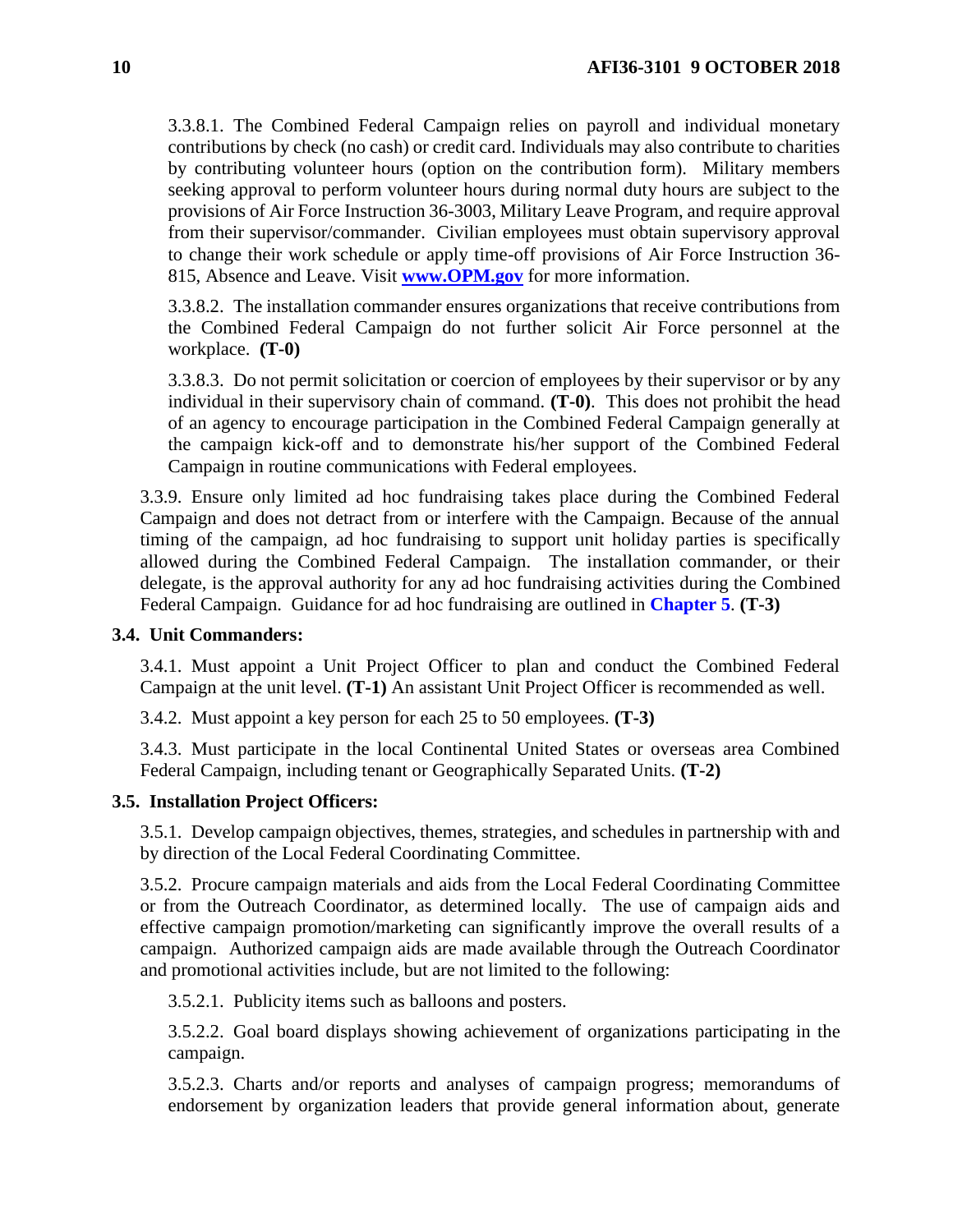interest in, and show support for the campaign; and news stories/articles for installation publications, websites and/or local newspapers.

3.5.2.4. Recognition and/or presentation of campaign awards earned by individuals for outstanding service to the campaign. Such awards should not become commonplace for serving key workers. No recognition awards may be given to organizations or charities (or their employees and volunteers) including those that attend unit information fairs.

3.5.2.5. Speeches and/or addresses and/or public appearances made, throughout the campaign, by organization leaders to present campaign information, to encourage participation, and to promote community support through voluntary giving.

3.5.2.6. Automated/electronic communication/marketing to widely promote the campaign.

3.5.3. Hold a kickoff rally and/or media event.

3.5.4. Maintain, destroy, and/or turn in campaign materials according to Local Federal Coordinating Committee instructions. Return installation-owned thermometer boards, etc., to the owning agency upon completion of the campaign period.

3.5.5. Do not solicit or accept cash or other donated items from Non-Appropriated Fund programs, including the Army and Air Force Exchange Service. **(T-1)**

3.5.6. Identify and resolve campaign difficulties. **(T-3)**

3.5.7. Organize and train the campaign staff. **(T-3)**

3.5.8. Use of Appropriated Funds/Resources. The use of appropriated funds is limited to expenses related to kickoff events, information fairs, and award ceremonies for Combined Federal Campaign, and should not be directly involved in fundraising. After any kick-off event, only educational awareness and promotional events (i.e., information fairs) can be conducted. No collective fundraising events may be held although pay allotment forms may be collected by key persons at information fairs. Preferential treatment for a specific organization or charity must be avoided. **(T-0).** 

3.5.8.1. The Office of Personnel Management maintains a list of organizations and charities that are interested in attending such information fairs. Coordination of these charities is worked through the Outreach Coordinators.

3.5.8.2. The use of appropriated funds for personal gifts, food, or any other item or activity that is not essential to support the Combined Federal Campaign, is not authorized.

3.5.9. Submit Combined Federal Campaign reports to the Local Federal Coordinating Committee. Provide information copies to the Installation and host Major Command commander if requested. **(T-0)**

3.5.10. Educational and advertising materials received from the participating charity organizations may be maintained in unit common areas.

<span id="page-10-0"></span>3.5.11. Encourage key workers to solicit employees at duty locations (desk-to-desk solicitations).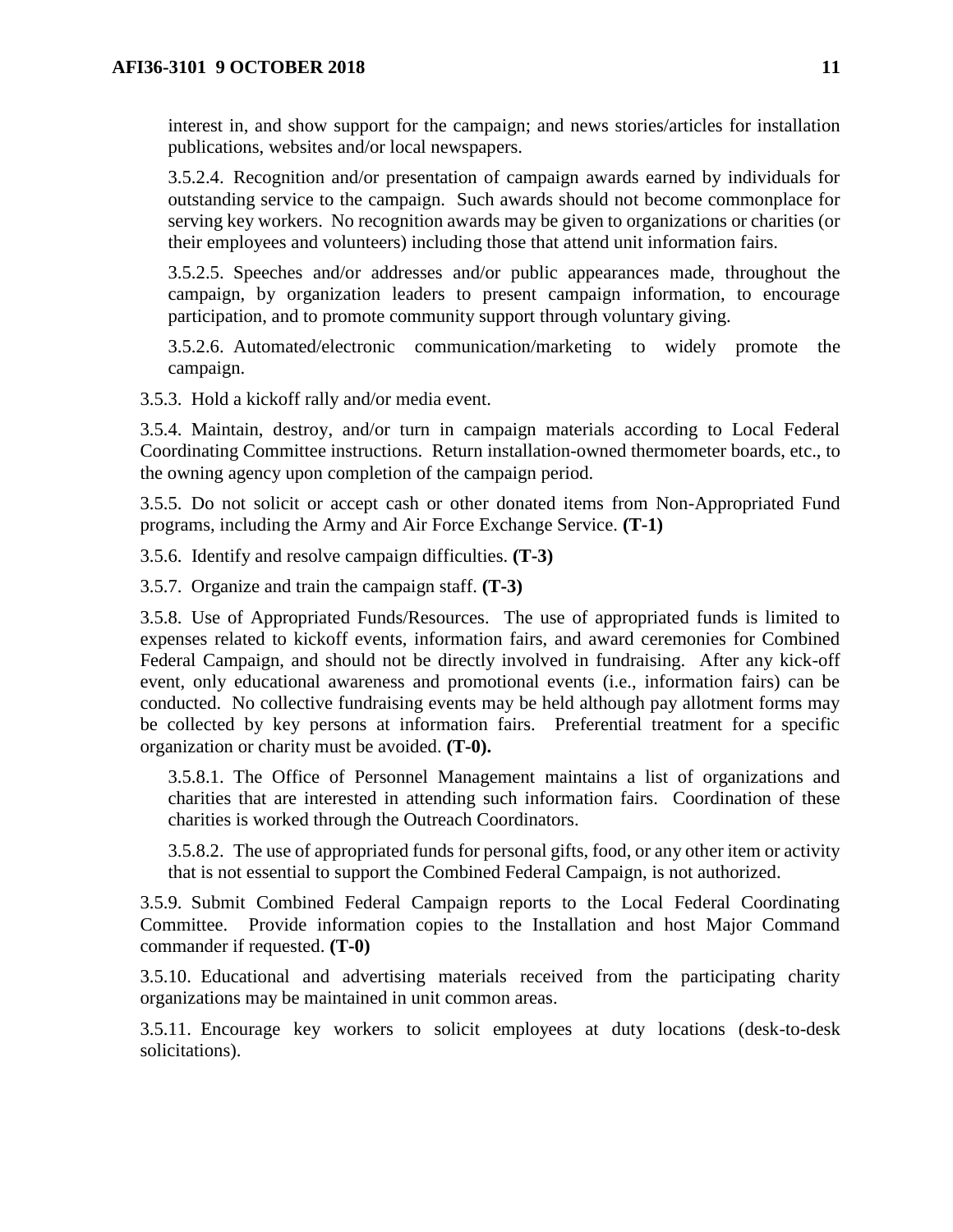## **3.6. Unit Project Officers should:**

3.6.1. Organize, train, and supervise key workers. Execute the campaign in accordance with the current Campaign Plan.

3.6.2. Distribute campaign materials and information.

3.6.3. Verify the accuracy of each key worker's report and deposit or forward all funds to the appropriate reception point.

## <span id="page-11-0"></span>**3.7. Campaign Key Workers/Persons should:**

3.7.1. Attend training, kick-off, and motivational events. Execute campaign duties in coordination with Outreach Coordinator. **(T-3)**

3.7.2. Contact each assigned member individually to explain the purpose of the Combined Federal Campaign and to answer questions. **(T-3)**

3.7.3. Provide potential contributors to the Combined Federal Campaign a contribution pledge form and/or contribution website information sheet per Local Federal Coordinating Committee guidance. **(T-3)**

3.7.4. Deliver contribution forms and checks to the reception point designated by the Installation Project Officers. Installation Project Officers will mail pledges in pre-addressed envelope. **(T-3)**

3.7.5. Accept contributions designated to organizations listed in the Combined Federal Campaign Charity Listing. Key Workers may not accept "write-in" designations, for organizations not listed in the Charity Listing. **(T-3)** New employees have 30 days to initiate a new pledge if they desire (even if hired outside the campaign period).

3.7.6. Accept pledge forms (payroll allotment contributions must be designated). **(T-0)**

3.7.7. Accept Combined Federal Campaign allotments from separating and retiring members even when the member has pledged for more months than are left in the member's service commitment or enlistment. Defense Finance and Accounting Service will cancel any remaining Combined Federal Campaign allotments when members separate/retire. **(T-3)**

3.7.8. Accept Combined Federal Campaign allotments from active duty and civilian Air Force members, including Guard or Reserve members and civilian employees. **(T-3)** 

3.7.9. Tell Combined Federal Campaign contributors that allotments will start in the January immediately following the campaign.

3.7.10. Ask contributors to specify the dollar amount per month they wish to contribute. The maximum allotment term is 12 months, the minimum is 3 months. The minimum amount of the allotment will not be less than \$1 per month.

## <span id="page-11-1"></span>**3.8. Soliciting for Combined Federal Campaign**

3.8.1. As the primary method for raising funds for the Combined Federal Campaign, Installation Project Officers, Unit Project Officers, and Key Workers solicit Regular Air Force, Air Reserve Component members, and civilian employees at their duty locations for contributions by payroll deduction, check or credit card (credit card contributions are accepted on the website), and/or volunteer hours.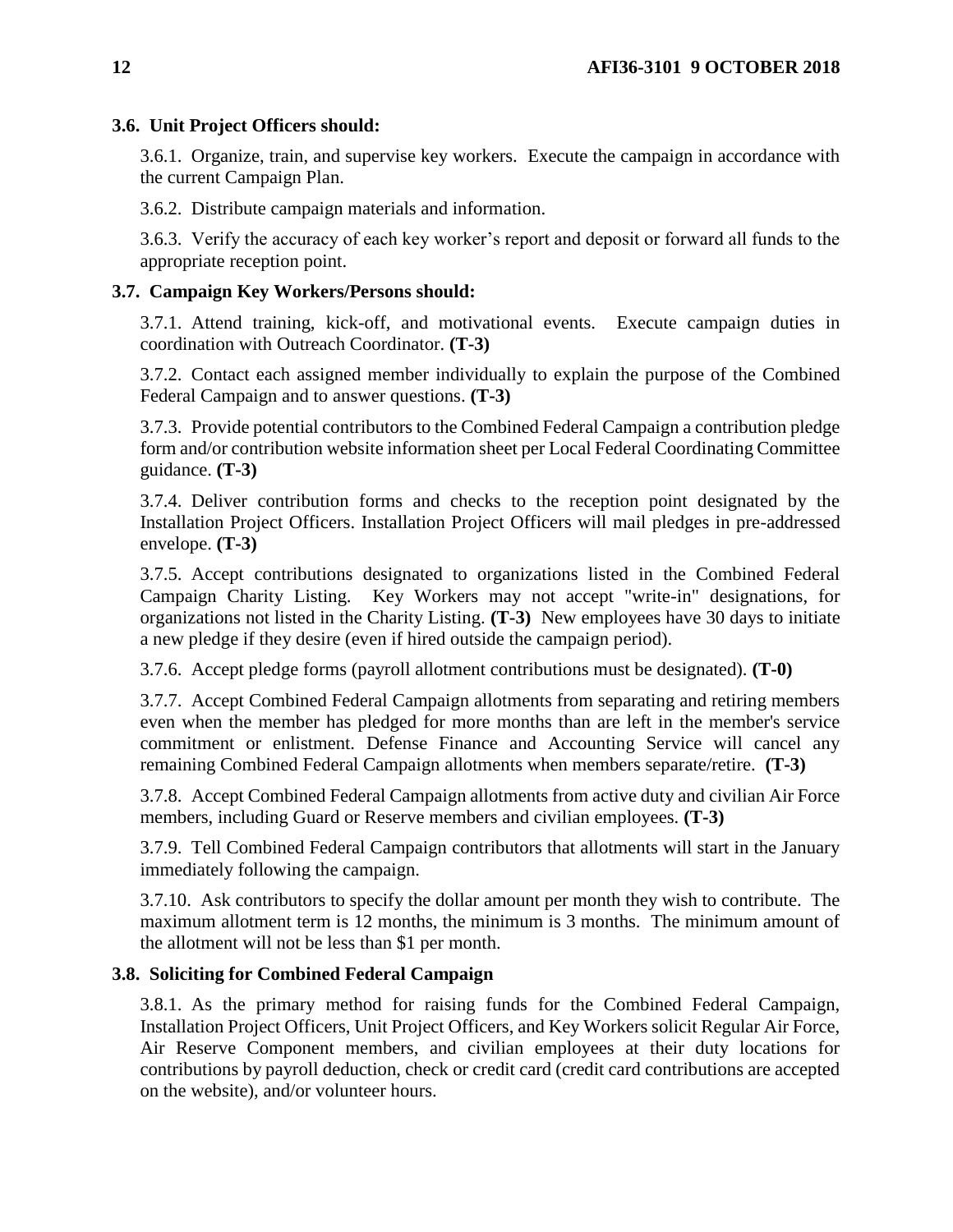3.8.2. Eligible Combined Federal Campaign contributors.

3.8.2.1. Current Federal civilian and active duty military employees may make contributions using payroll deduction, check or credit card and/or volunteer hours; or by electronic means, including credit/debit cards and e-checks, as approved by the Director, Office of Personnel Management.

3.8.2.2. Contractors may not participate via payroll deduction in the Combined Federal Campaign, but may make single contributions by check or credit card.

<span id="page-12-0"></span>**3.9. Privacy of Campaign Records.** Campaign personnel must safeguard a contributor's privacy. **(T-0)**

3.9.1. Campaign personnel will not disclose or use information from the contributors' forms for purposes other than payroll accounting or program administration. **(T-0)**

3.9.2. Campaign personnel will safeguard the contributors' right to make contributions online, in sealed envelopes, to personally take their contributions to the Unit Project Officer or Installation Project Officers, or mail directly to the Combined Federal Campaign Processing Center (address is found on contribution form). **(T-3)**

3.9.3. Use of Official Mail to administer the Combined Federal Campaign in accordance with DoDI 4525.08\_AFI 33-365, Department of Defense Official Mail Management (7 October 2015) is authorized.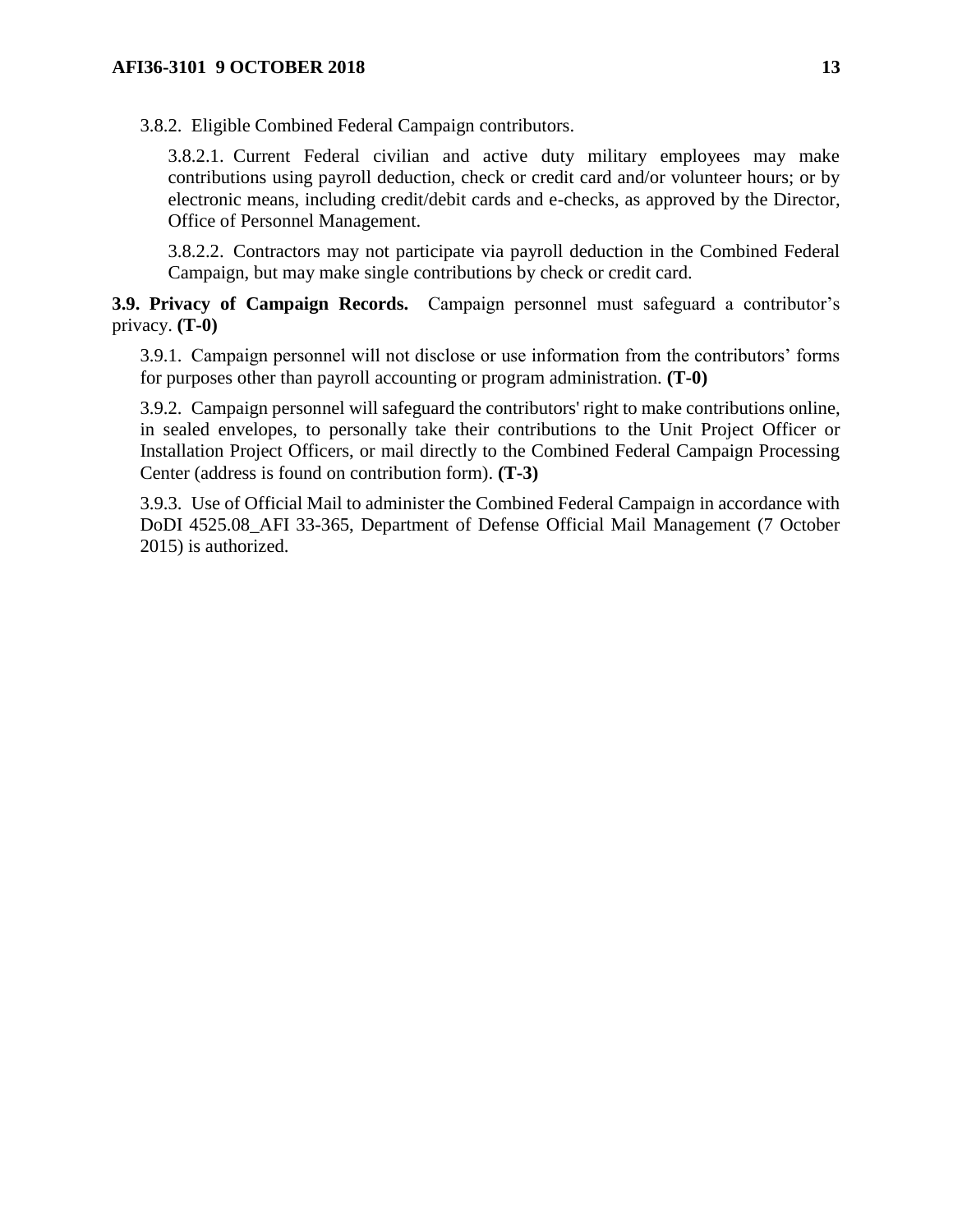## **Chapter 4**

## **AIR FORCE ASSISTANCE FUND**

<span id="page-13-1"></span><span id="page-13-0"></span>**4.1. Air Force Assistance Fund.** The Air Force Assistance Fund campaign supports the four official and affiliate charities of the United States Air Force: Air Force Aid Society; Air Force Village Charitable Foundation; Air Force Enlisted Village; and the General and Mrs. Curtis E. LeMay Foundation.

4.1.1. Air Force Personnel Center/Air Force Assistance Fund Central Accounting Office (AFPC/DP3SA)

4.1.2. Sets Air Force Assistance Fund installation goals based on Secretary of the Air Force/Chief of Staff of the Air Force overall goal.

Announces the annual Air Force Assistance Fund campaign dates, publishes the campaign plan, materials, goals, and suggested giving guides.

4.1.3. Serves as the liaison between affiliate charities and the Air Force Departmental Publishing Office to arrange delivery and storage of affiliate brochures, posters and other materials provided by the affiliate charities.

4.1.4. Determines how much of the Air Force Assistance Fund campaign dollar goal each installation should aim for, based on population serviced by the Military Personnel Flight. The monetary goals and participation percentage are both approved annually by the Secretary of the Air Force and Chief of Staff of the Air Force.

4.1.5. Develops a suggested-giving guide for the Air Force Assistance Fund campaign.

4.1.6. Announces the annual Air Force Assistance Fund campaign to retirees, in partnership with Headquarters Air Force Personnel Center, Airman and Family Sustainment Branch, through inclusion of a retiree pay deduction authorization form, along with an accompanying article, in the retiree newsletter (before the start of the campaign when practical).

4.1.7. Serves as the central receipt and accounting office or Central Accounting Office for Air Force Assistance Fund campaign funds. Collects cash/check/money order contributions from Installation Project Officers, retirees, and other sources.

4.1.8. Maintains an Air Force Assistance Fund bank account, deposits campaign funds, and assists the Air Force Assistance Fund Executive Committee to distribute funds to the designated affiliate organizations. Distribution of undesignated funds will be done in the same percentage as designated funds for each of two major categories: Active Duty/Base Campaign designations; and Retiree/Other direct-mail designations.

4.1.9. Requests/receives and compiles disbursement reports from the Defense Finance and Accounting Service Indianapolis Center and Defense Finance and Accounting Service Cleveland Center. Provides updated reports to affiliates as received, and works with independent auditors to verify reported actual disbursements to the affiliates.

4.1.10. Maintains the current Memorandum of Agreement between the Air Force and the affiliate charities of the Air Force Assistance Fund. The signature authority for this memorandum is the HQ AFPC/CC, the HQ AFPC/CA, or Director of Staff.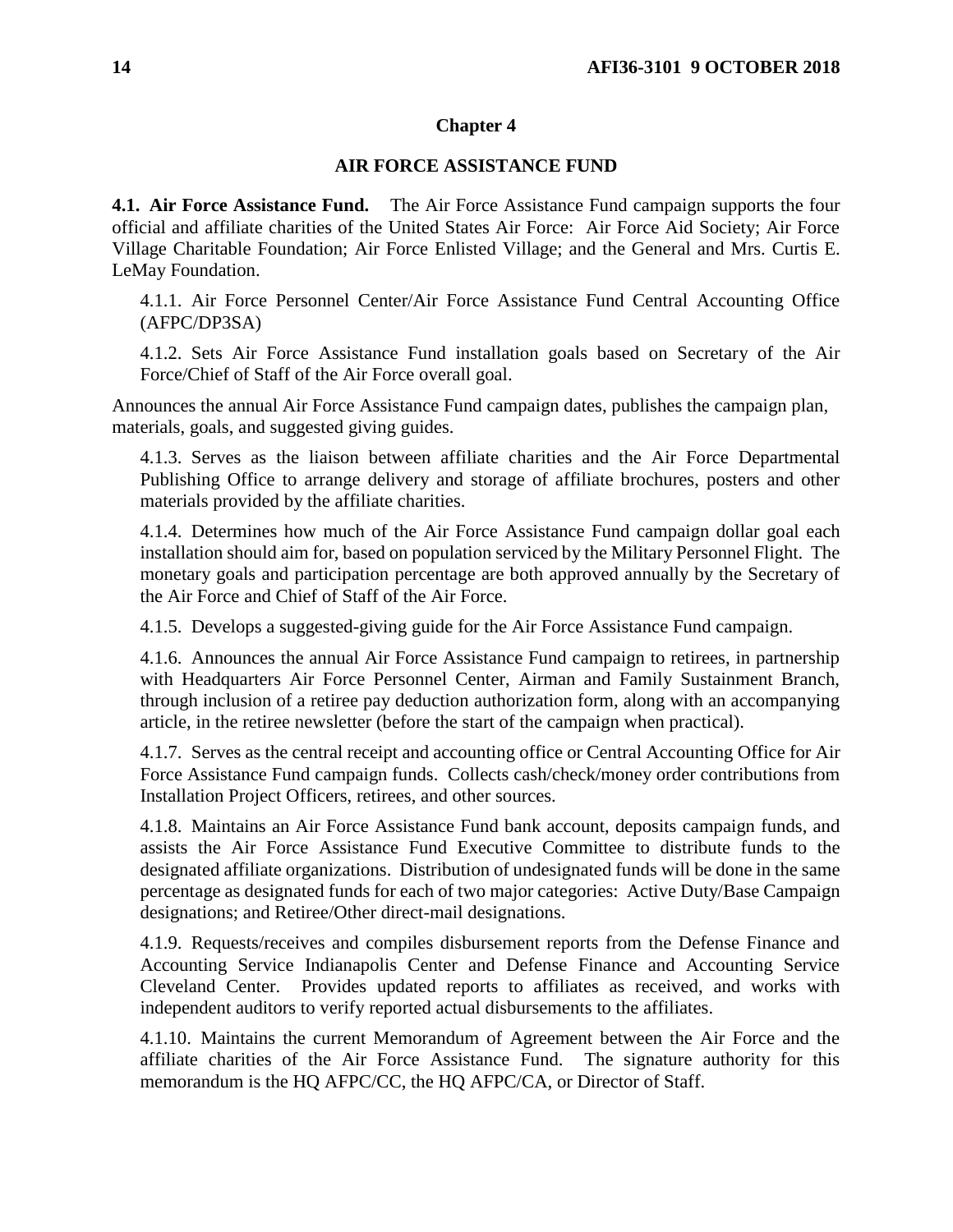4.1.11. Prepares annual financial statements that accurately reflect all monetary transactions occurring in the previous Air Force Assistance Fund fiscal year of 1 Nov – 31 Oct.

## <span id="page-14-0"></span>**4.2. Air Force Assistance Fund Executive Committee:**

4.2.1. Consists of four personnel assigned within Air Force Personnel Center. The Branch Chief of the Fundraising Office will set Executive Committee appointment and policy by means of a policy memorandum. The Branch Chief may collaborate with other Branch and Division Chiefs to fill the Executive Committee positions to provide good management controls.

4.2.2. Serves as funds disbursement authority for the Central Accounting Office. Any funds being disbursed from the Air Force Assistance Fund bank account must be disbursed by authorization of no fewer than two of the Executive Committee members.

4.2.3. Will audit the Central Accounting Office annual financial statements in accordance with the current policy letter and Air Force Assistance Fund Money Handling Handbook maintained by the Central Accounting Office Accountant/bookkeeper.

<span id="page-14-1"></span>**4.3. Military Personnel Flight, Customer Support:** Military Personnel Flight Customer Support will store campaign materials and distribute to the appointed Installation Project Officers prior to the start of the next campaign. **(T-2)**

## <span id="page-14-2"></span>**4.4. Major Command, Field Operating Agency, and Direct Reporting Unit Commander:**

4.4.1. Host commands conduct the Air Force Assistance Fund campaign. Major Commands that own bases participate in campaign goals and reports. Major Commands, Field Operating Agencies, and Direct Reporting Units that do not own base, have oversight responsibility only. All tenant organizations with personnel serviced by the resident Military Personnel Flight participate in the local installation campaign, regardless of Major Command affiliation.

### <span id="page-14-3"></span>**4.5. Installation Commanders:**

4.5.1. Appoint an officer, senior noncommissioned officer, or civilian employee (GS-7 and above) to act as the Installation Project Officer and an Assistant Installation Project Officer for the annual Air Force Assistance Fund campaigns. **(T-2)** Additionally, installation commanders appoint an auditor for the annual Air Force Assistance Fund campaign, ideally a Senior Non-Commissioned Officer/officer from the Comptroller Squadron. **(T-2)** 

4.5.2. Support campaign goals. An overall campaign goal may be announced to encourage voluntary participation through voluntary contributions by all Air Force personnel. Dollar goals may be established for installations/activities and units. The installation goal may be divided equitably among activities and units that are large enough to provide confidentiality to individual unit members.

4.5.3. Endorse the Air Force Assistance Fund campaigns by letter or memorandum and review the campaigns while in progress.

4.5.3.1. Approve requests from Installation Project Officers for extensions to the Air Force Assistance Fund campaign. Require Installation Project Officers to notify the Air Force Assistance Fund Central Accounting Office of the extension and new end-date. **(T-1)**

4.5.3.2. Determine local criteria for giving Air Force Assistance Fund campaign awards. **(T-2)**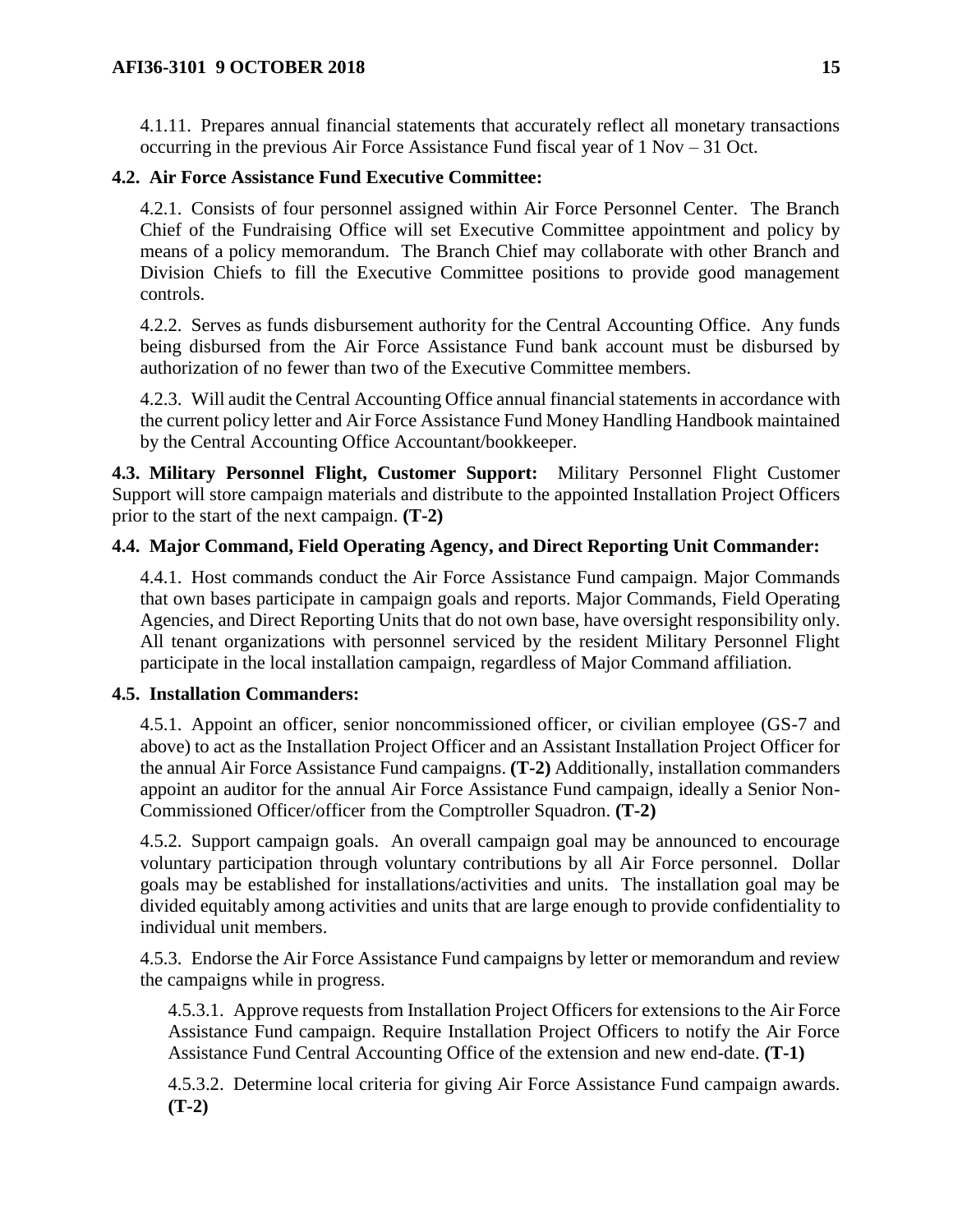4.5.3.3. Ensure the Installation Project Officers meets report suspense dates, turns in allotment authorizations to the installation finance facility weekly, and submits the closing End-Of-Campaign Funds Transfer and Audit Report by the suspense date established in the current year Air Force Assistance Fund Campaign Plan. **(T-1)**

4.5.4. Keep Fundraising Honest and Above-Board. The following apply to the Air Force Assistance Fund Campaign:

4.5.4.1. Protect Air Force Assistance Fund funds from loss and fraud. Use the accountability procedures in the campaign plan and ensure that no single individual has complete control over all phases of accounting: receipting cash, making deposits, and final disbursements. (T-3)

4.5.4.2. Appoint a disinterested Senior Non-Commissioned Officer/officer (preferably a Financial Services professional) to examine and certify the accuracy of the Air Force Assistance Fund campaign funds and records. **(T-3)**

4.5.4.3. Request an Office of Special Investigations investigation when fraud or theft of Air Force Assistance Fund funds is suspected, or contributions have disappeared. Send the investigating officer's report through channels to the appropriate Major Command/Field Operating Agency/Direct Reporting Unit and HQ AFPC/DP3SA, 550 C Street West, JBSA-Randolph, TX 78150 or **[dpsoof.votingFund@us.af.mil](mailto:dpsoof.votingFund@us.af.mil)**. **(T-2)**

4.5.4.4. Ensure organizations that receive money from the Air Force Assistance Fund do not further solicit Air Force personnel at the workplace. **(T-0)**

4.5.4.5. Do not permit solicitation or coercion of employees by their supervisor or by any individual in their supervisory chain of command. This does not prohibit the head of an agency from leading a campaign kick-off event and to demonstrate his/her support of the Air Force Assistance Fund in routine communications with Federal employees.

4.5.5. Ensure only limited ad hoc fundraising takes place during the Air Force Assistance Fund Campaign and does not detract from or interfere with the Campaign. The installation commander, or their delegate, is the approval authority for any ad hoc fundraising activities during the Air Force Assistance Fund campaign. Guidance for ad hoc fundraising are outlined in **[Chapter 5](#page-22-0)**. **(T-3)** 

4.5.6. Ensure contributions garnered from Special Events to benefit the annual Air Force Assistance Fund campaign are designated to specific charities if specified by donors. If unspecified, units, work centers, or groups of Airmen conducting special fundraising events will include in their advertisements/ brochures that donations will be disbursed to the four affiliate Air Force Assistance Fund charities in the same percentage as the current Air Force Assistance Fund fiscal year's designated donations (not in a 25 percent per charity even split as may otherwise be assumed). **(T-3)**

4.5.7. Joint Base Campaigns and Campaign Structure. Air Force installation/wing leadership may choose to coordinate campaign efforts with sister service agencies sharing the joint base location(s) to run concurrent, but separate, campaigns with the Army Emergency Relief and/or Navy-Marine Corps Relief Society campaigns.

4.5.7.1. Joint base locations with individual bases/posts sharing real estate, are within four miles of each other, and are all serviced by the same Military Personnel Flight, will run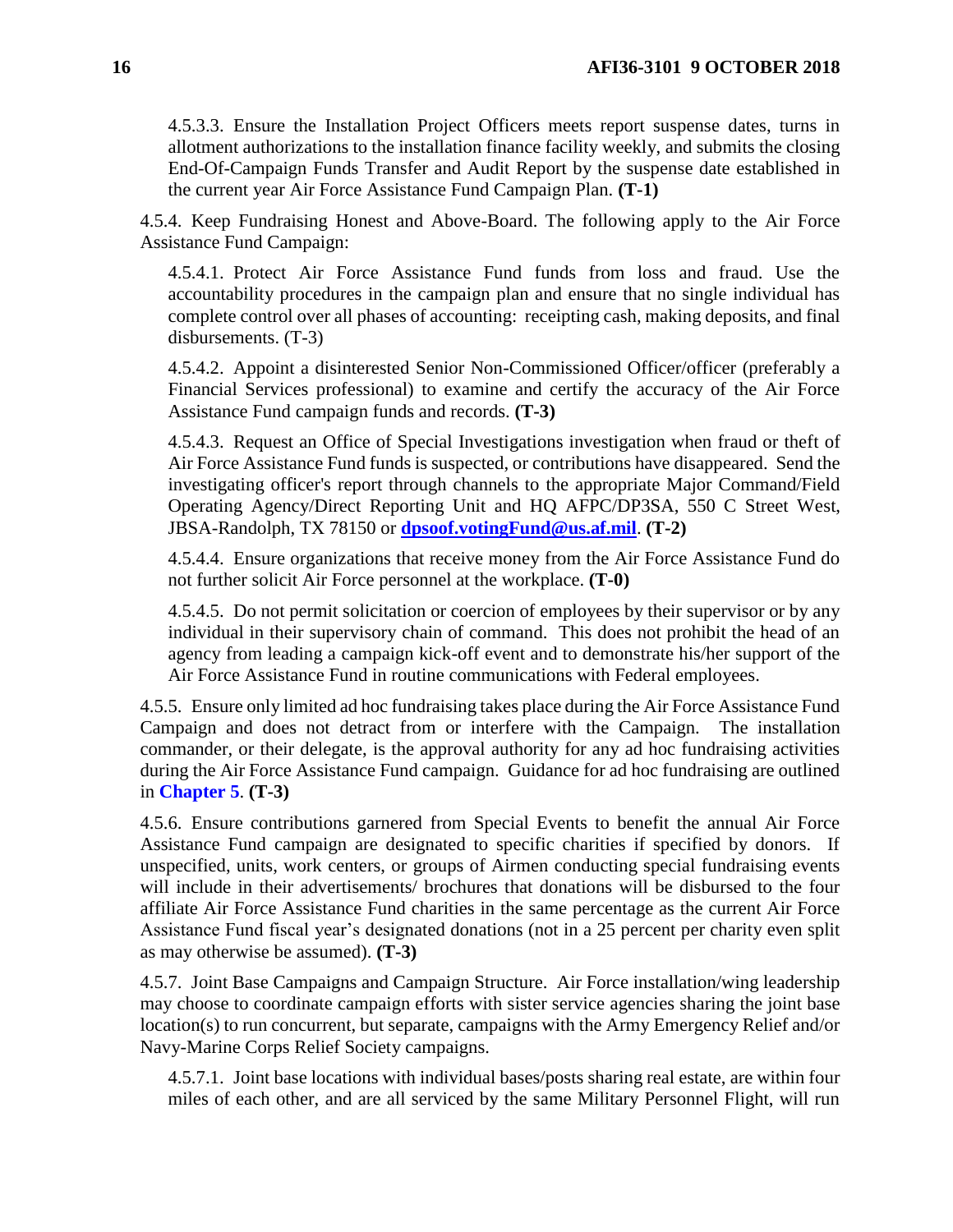one single campaign under the standard Installation Project Officer and Assistant Installation Project Officer configuration. The Air Force host wing or group will administer the campaign in support of all Air Force units/individuals supported by the base Military Personnel Flight, regardless of Major Command affiliation.

4.5.7.2. Joint base locations where individual bases/posts are separated by more than four miles and have their own servicing Military Personnel Flight will assign a lead Installation Project Officer to maintain oversight and serve as liaison to the host installation commander. However, each individual location will run a separate campaign with a separate set of Installation Project Officers (Primary and Assistant). Each base/post campaign will be responsible to canvas all units/individuals serviced by their Military Personnel Flight, regardless of Major Command affiliation. This will ensure the span of control is maintained and appropriate management internal controls are employed to limit movement of cash, checks, and contribution forms containing personally identifiable information.

### <span id="page-16-0"></span>**4.6. Unit Commanders:**

4.6.1. Must appoint a Unit Project Officer to plan and conduct the Air Force Assistance Fund at the unit level **(T-1)**. An assistant Unit Project Officer is recommended as well.

4.6.2. Must appoint a key person for each 10 to 20 employees. **(T-3)**

4.6.3. Must participate in the host-installation Air Force Assistance Fund campaign, if a tenant or Geographically Separated Unit. **(T-2)**

### <span id="page-16-1"></span>**4.7. Installation Project Officers:**

4.7.1. Run the Air Force Assistance Fund Campaign in accordance with the current year Air Force Assistance Fund Campaign Plan provided by Air Force Personnel Center. **(T-1)**

4.7.2. Contact the Air Force Assistance Fund Central Accounting Office at **[dpsoof.votingFund@us.af.mil](mailto:dpsoof.votingFund@us.af.mil)** for questions not covered in the campaign educational materials. **(T-1)**

4.7.3. Procure Air Force Assistance Fund campaign materials, aids and instructions from the base Military Personnel Flight, Customer Support Section. The use of campaign aids and effective campaign promotion/marketing can significantly improve the overall results of a campaign. Authorized campaign aids and promotional activities include, but are not limited to the following:

4.7.3.1. Publicity items such as balloons and posters.

4.7.3.2. Goal board displays showing achievement of organizations participating in the campaign.

4.7.3.3. Charts and/or reports and analyses of campaign progress; memorandums of endorsement by organization leaders that provide general information about, generate interest in, and show support for the campaign; and news stories/articles for installation publications, websites and/or local newspapers.

4.7.3.4. Recognition and/or presentation of campaign awards earned by individuals for outstanding service to the campaign. Such awards should not become commonplace for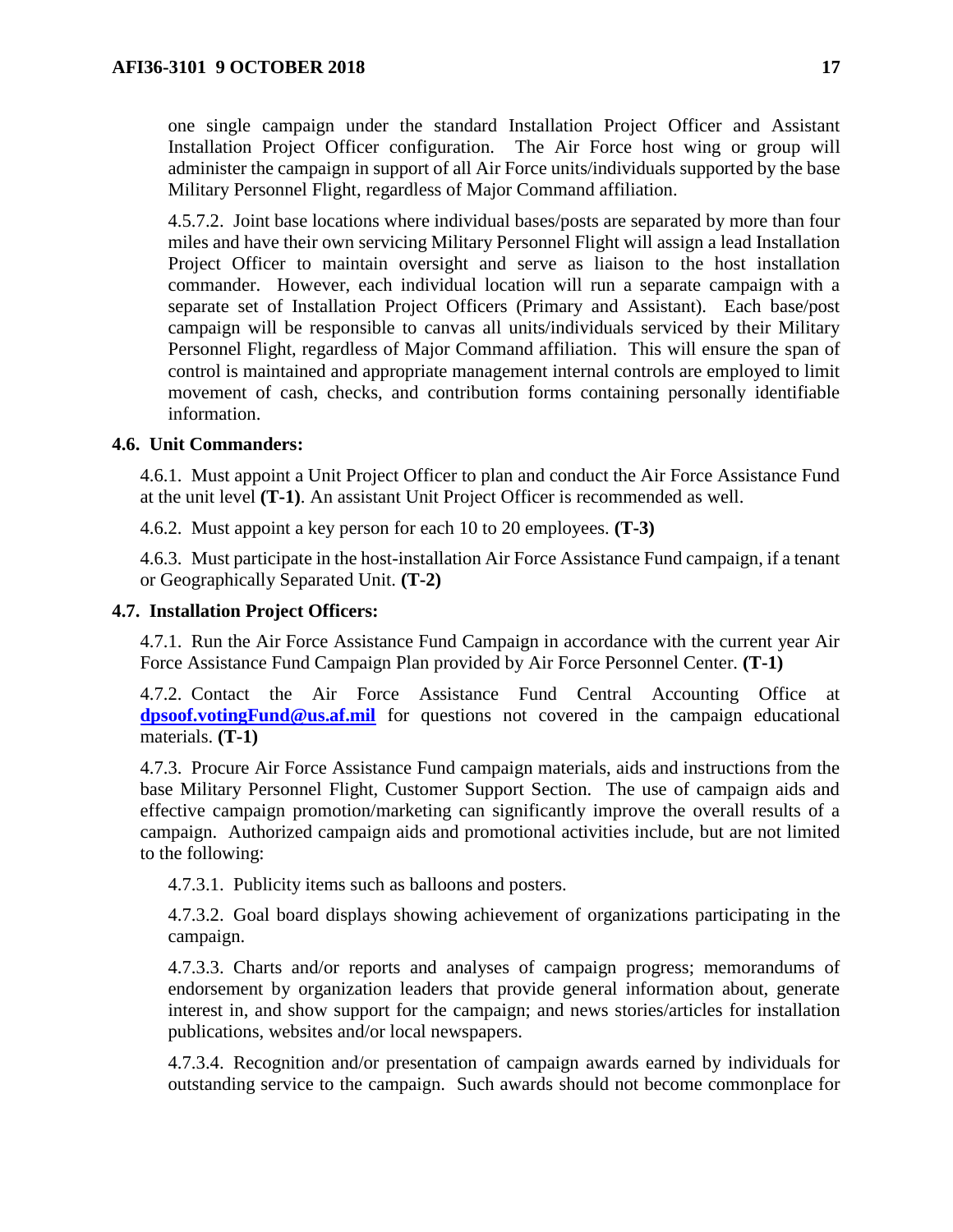serving key workers. No recognition awards may be given to the employees or volunteers of the four affiliate charities.

4.7.3.5. Speeches and/or addresses and/or public appearances made, throughout the campaign, by organization leaders to present campaign information, to encourage participation, and to promote community support through voluntary giving.

4.7.3.6. Automated/electronic communication/marketing to widely promote the campaign.

4.7.4. Hold a kickoff, mid-point, or end-of-campaign rally and/or media event.

4.7.5. Maintain and destroy campaign records according to Air Force Instruction 33-363. **(T-2)**

4.7.6. Do not accept cash or other assets from non-appropriated fund programs. **(T-1)** 

4.7.7. Identify and resolve campaign difficulties. **(T-1)**

4.7.8. Organize and train the campaign staff. **(T-1)**

4.7.9. Use of Appropriated Funds/Resources. The use of appropriated funds is limited to expenses related to kickoffs, rallies, victory events, award ceremonies, and other similar events building support for the Air Force Assistance Fund Campaign, but that are not directly involved in fundraising.

4.7.10. Project officers may conduct innovative promotional events and activities such as car washes, carnivals, bake sales, or athletic events during the campaign period if (1) approved by the installation commander; (2) appropriated funds are not used to support; and (3) the events are consistent with the Joint Ethics Regulation provisions on logistical support to fundraising events. For these approved special fundraising events, the project officers must do one of the following: allow donors to designate their money to any of the four affiliate Air Force Assistance Fund charities, or advise donors that their donation will be counted as an "undesignated contribution" to the Air Force Assistance Fund to be allocated between the charities in the same percentage as designated funds. **(T-3)** 

4.7.11. Accept Air Force Assistance Fund unsolicited contributions from Non-Federal Entities and installation-recognized Private Organizations. **(T-1)**

4.7.12. Develop campaign objectives, themes, strategies, and schedules. **(T-1)**

4.7.13. Report results per the current Campaign Plan. **(T-1)**

## <span id="page-17-0"></span>**4.8. Unit Project Officers:**

4.8.1. Organize, train, and supervise key workers. **(T-3)** 

4.8.2. Execute the campaign in accordance with the current Campaign Plan. **(T-3)**

4.8.3. Distribute campaign materials and information. **(T-3)**

4.8.4. Verify the accuracy of each key worker's report and deposit or forward all funds to the appropriate reception point. **(T-3)**

4.8.5. Report campaign progress and final results to the Installation Project Officers. **(T-1)**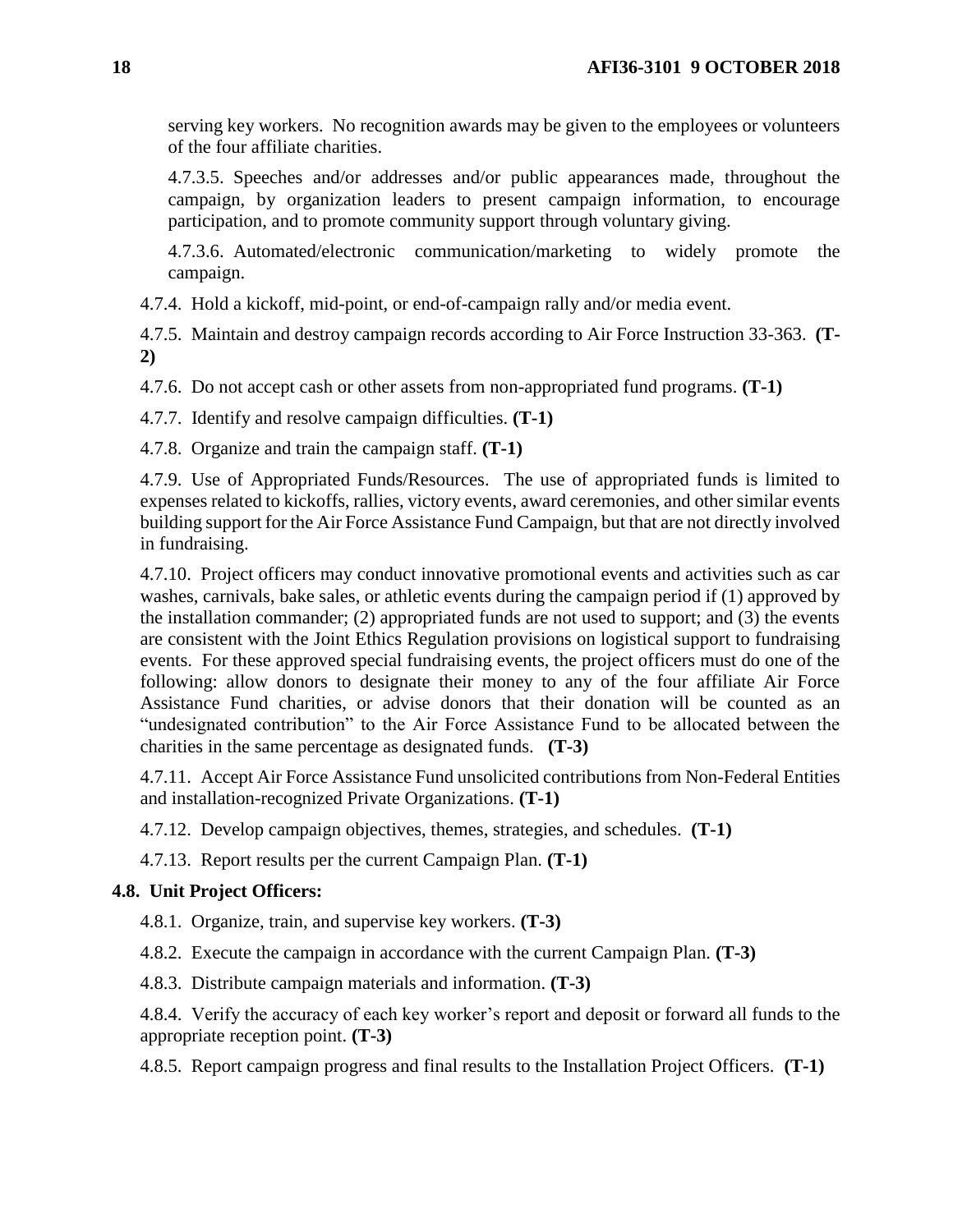4.8.6. Turn in cash and payroll deduction plan contributions to the host Installation Project Officers, if a tenant or Geographically Separated Unit. **(T-3)**

### <span id="page-18-0"></span>**4.9. Campaign Key Workers/Persons will:**

4.9.1. Execute campaign duties according to the current Air Force Assistance Fund Campaign Plan. **(T-3)**

4.9.2. Attend training, kick-off, and motivational events. **(T-3)**

4.9.3. Contact each member individually to explain the services of the charities and to answer questions. **(T-3)**

4.9.4. Provide a brochure listing the eligible organizations to each assigned member. **(T-3)**

4.9.5. Collect and account for all contributions and process confidential contributions. **(T-3)**

4.9.6. Deliver monies and contribution forms to the reception point designated by the Installation Project Officers. **(T-3)**

4.9.7. Must complete AF Form 2561, Contributions to Air Force Assistance Fund, for each Air Force Assistance Fund contribution. **(T-1)** This form receipts cash contributions and sets up payroll allotment deductions.

### <span id="page-18-1"></span>**4.10. Soliciting for the Air Force Assistance Fund.**

4.10.1. As the primary method for raising funds for the Air Force Assistance Fund, Installation Project Officers, unit project officers, and key workers solicit active duty military; retirees; non-extended active duty reservists; and Air National Guardsmen at their duty locations.

4.10.2. In addition to the installation project officer, it is permissible for units, work centers and groups of Airmen to also conduct special events to raise funds for the Air Force Assistance Fund campaign during the campaign period. Special events will be conducted in accordance with paragraph 4.8.10. Units or organizations apply the proceeds from these additional activities, as well as contributions from other authorized sources, toward the campaign goal. All funds raised must be donated to Air Force Assistance Fund general campaign if the event is held during the annual campaign period. **(T-1)** Outside of the campaign period, unit unofficial activities may raise funds for their unit-specific goals (e.g., to raise funds for a unit Military Ball) and may also choose to donate a portion of the donations to the Air Force Assistance Fund campaign.

4.10.3. Eligible Air Force Assistance Fund contributors.

4.10.3.1. Military members. United States Air Force members (Active, Guard, Reserve) may be actively solicited. Contributions may be cash, check, money order, or by payroll deduction. Payroll deduction amounts must be a minimum of \$1 per month. The allotment period can be for 3 to 12 months (June through May). Guard and Reserve members must be on extended active duty for a period of no less than three months to contribute via payroll deduction so the minimum allotment period of three months is attained. Other-service military members may contribute unsolicited cash/check contributions. **(T-0)**

4.10.3.2. United States Air Force retirees (including retirees working as government civilians) may be solicited. The term for Retiree Air Force Assistance Fund allotments is 12 months (July through June). The minimum retiree deduction for an Air Force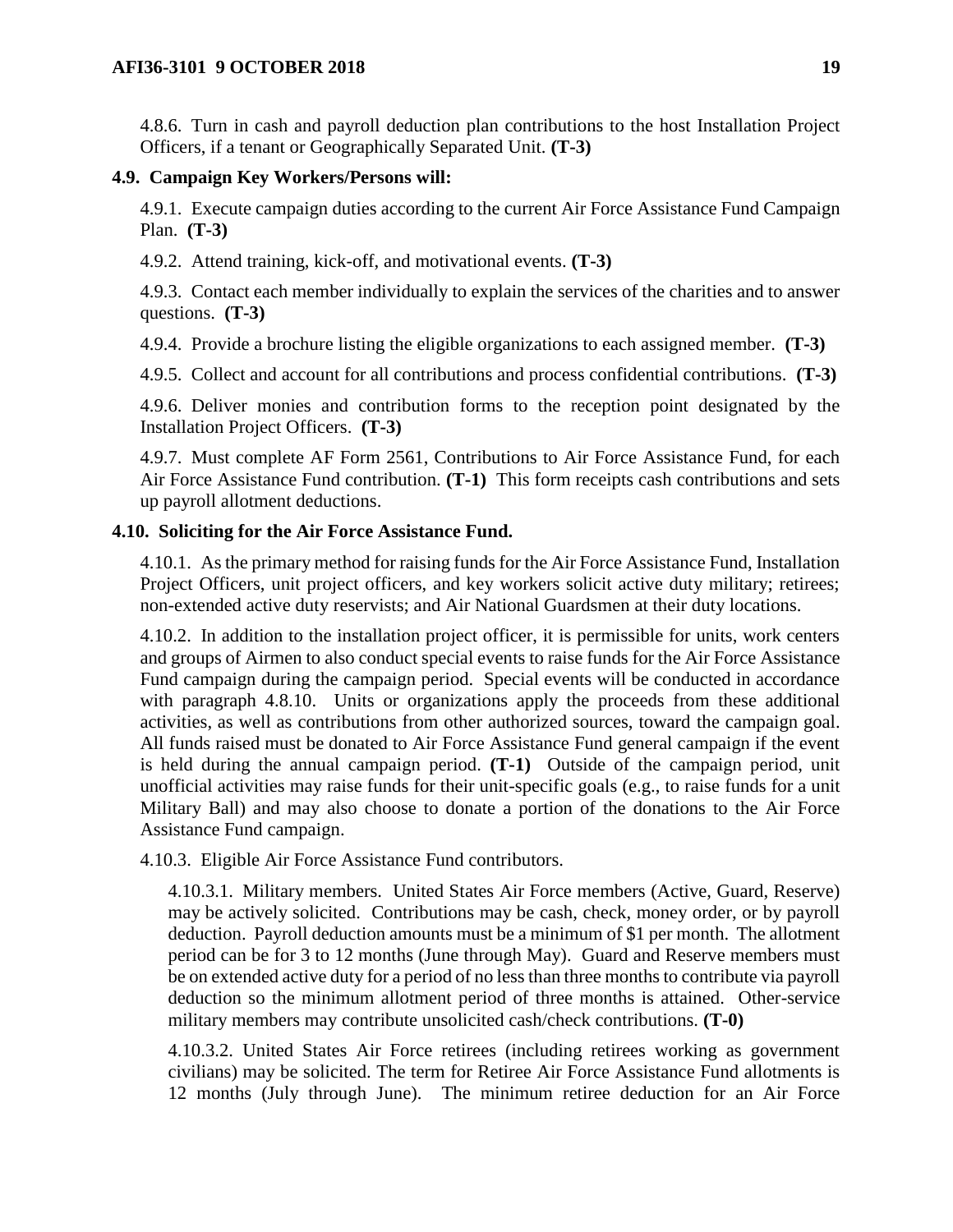Assistance Fund affiliate is \$1 per month. Installation Project Officers, Unit Project Officers, key persons, retiree activities offices, and the Air Force Assistance Fund affiliates may solicit retirees, not working as civilian employees, through local publicity, retiree newsletters, media, or direct mail. A retiree's home address may not be given to the Air Force Assistance Fund affiliates for any reason, unless the retiree gives proper authorization. **(T-0)**

4.10.3.3. Other-service retirees may not be solicited, but may donate cash, check or payroll deduction contributions. **(T-0)**

4.10.3.4. Do not solicit Civil Service employees, but key workers may accept unsolicited cash or check contributions from civilian employees and solicited contributions from civilian employees who were contacted in their retiree status. **(T-0)**

4.10.3.5. Contractors may not participate in the Air Force Assistance Fund Campaign (except as retirees) except that they may make unsolicited cash donations and may purchase items/services of value at unit special events such as bake sales, car washes, etc. **(T-0)**

### <span id="page-19-0"></span>**4.11. Air Force Assistance Fund Affiliate Requirements.**

4.11.1. Eligibility Requirements for Air Force Assistance Fund Affiliates. To qualify as an Air Force Assistance Fund affiliate, an organization must meet all five of the following requirements:

4.11.1.1. Be nonprofit, tax-exempt, and eligible for charitable contributions or gifts as defined in Title 26, U.S. Code part 170; **(T-0)**

4.11.1.2. Additional charities seeking Air Force Assistance Fund affiliation must be approved for affiliation by the Secretary of the Air Force after coordination with the Office of Secretary of Defense and the Washington Headquarters Services. **(T-1)**

4.11.1.3. Offer services throughout the Air Force and define the criteria it uses to determine who is eligible for assistance; (**T-0)**

4.11.1.4. Conduct a program that provides health and welfare services to individual Air Force members and their families; (**T-0)**

4.11.1.5. Provide a human welfare service to the Air Force community that does not duplicate the services of existing Air Force Assistance Fund affiliates; and (**T-1)**

4.11.1.6. Use Air Force Assistance Fund funds for its announced purposes. **(T-0)**

4.11.2. Using Air Force Assistance Fund Contributions. Air Force Assistance Fund affiliates use contributions for:

4.11.2.1. Direct support for a military spouse in bona fide need (widow, widower), or Air Force retiree in need, including house expenses, or expenses associated with relocating to an Air Force Assistance Fund affiliated home.

4.11.2.2. Fundraising administration (limited to 5 percent of funds), including printing, postage, and administrative staff, telephone service, etc., used to answer questions that concern the Air Force Assistance Fund Campaign.

4.11.2.3. The annual Air Force Assistance Fund campaign educational materials.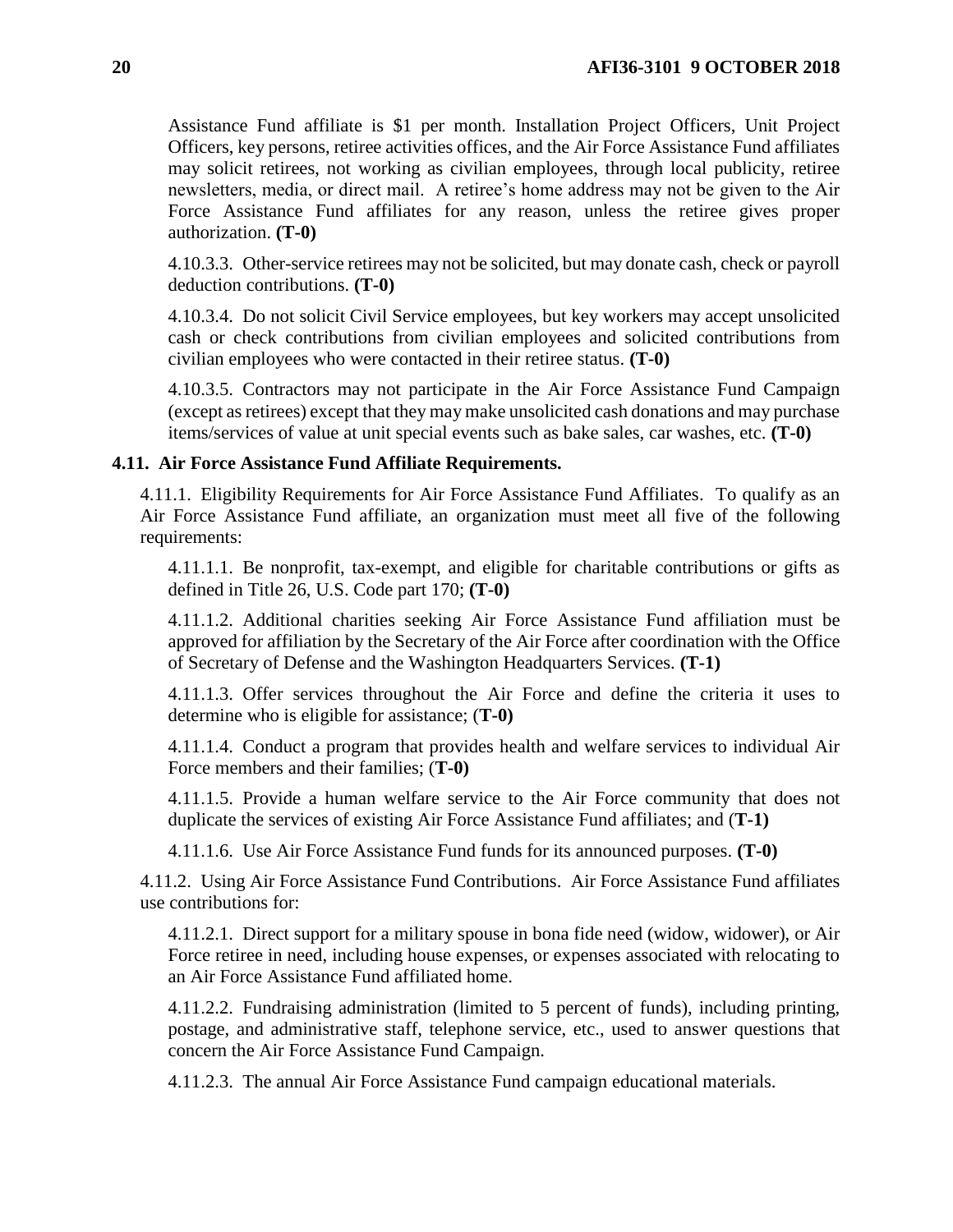4.11.2.4. Loans and grants to Air Force members and their dependents to meet emergencies and educational expenses.

4.11.2.5. Deposits to investment accounts for future affiliate income to support their stated purposes.

4.11.2.6. Uses stipulated in separate Air Force instructions (see **[Attachment 1](#page-27-0)**).

4.11.3. Non-discrimination by Air Force Assistance Fund Affiliates. Affiliate organizations must not discriminate on the basis of race, color, religion, sex (including pregnancy and sexual orientation), national origin, age, or political affiliation in staffing, providing services, and appointing members to the board of directors or trustees. **(T-0)**

4.11.4. Air Force Assistance Fund Affiliate Budget and Accounting.

4.11.4.1. Accounting Systems. Affiliates use financial accounting and budgeting systems that are acceptable according to Generally Accepted Accounting Principles. **(T-0)**

4.11.4.2. Annual Budget. Each Air Force Assistance Fund affiliate must conduct its fiscal operations according to a detailed annual budget that its board of directors or trustees approves.

4.11.5. Air Force Assistance Fund Reports.

4.11.5.1. The Air Force Assistance Fund Allotment Disbursement Report (RCS: HAF-DP(M) 9441). Defense Finance and Accounting Service-Indianapolis Center and Defense Finance and Accounting Service-Cleveland Center prepare the Air Force Assistance Fund Disbursement Report and send it to AFPC/DP3SA monthly. The report includes a breakdown of active duty and retiree) allotments, respectively, listing the number of items (allotments) and dollar amount disbursed to each affiliate (include the affiliate's name and company code) during the calendar month. Defense Finance and Accounting Service-IN sends part I, which covers active duty Air Force Assistance Fund allotments disbursed to Air Force Assistance Fund affiliates. Defense Finance and Accounting Service-CL sends part II, which covers retiree Air Force Assistance Fund allotments. This report is designated emergency status code C-3; continue reporting during emergency conditions, precedence delayed. Submit data requirements as prescribed, but they may be delayed to allow the submission of higher precedence reports. Submit by email to **[dpsoof.votingFund@us.af.mil](mailto:dpsoof.votingFund@us.af.mil)** or by non-electronic means (HQ AFPC/DP3SA, 550 C Street West, JBSA-Randolph, TX 78150), if necessary. **(T-0)**

4.11.5.2. Financial Statements. Each Air Force Assistance Fund affiliate must send annual financial statements to SAF/FMF and Air Force Personnel Center's Air Force Assistance Fund Central Accounting Office no later than 30 days from signature. **(T-1)** This report is not subject to Office of Management and Budget review under The Paperwork Reduction Act because it collects information from nine or fewer members of the public. Each Air Force Assistance Fund affiliate will confer with Air Force Personnel Center to maintain a Memorandum of Agreement regarding reporting requirements that uphold Department of Defense and 5 Code of Federal Regulations Part 950 requirements. **(T-1)**

4.11.6. Annual Audit. Air Force Assistance Fund affiliates hire an independent certified public accountant to conduct an annual audit. Provide a copy of the audit, including auditor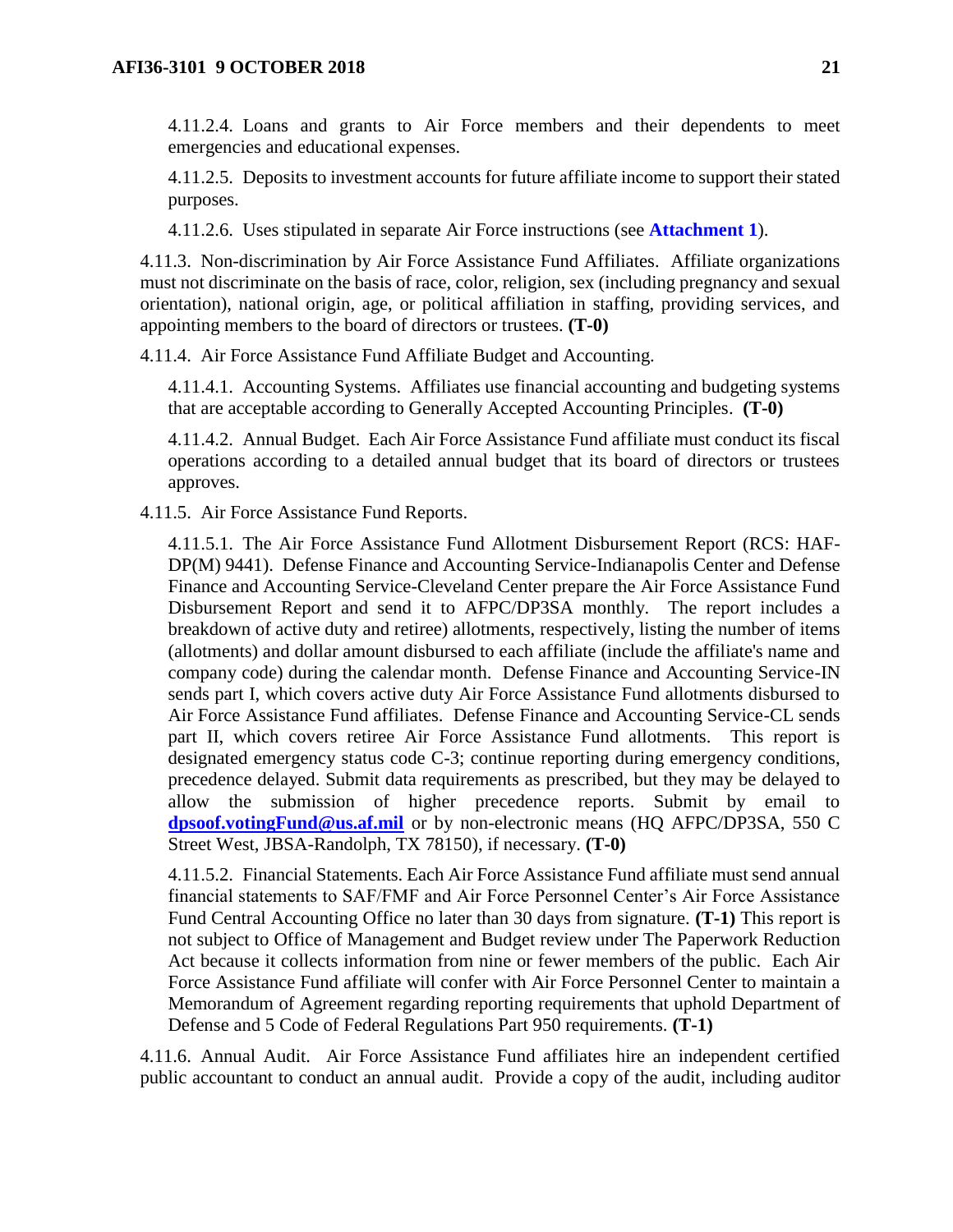and management comments, to HQ AFPC/DP3SAF and SAF/FMF no later than 30 days after the independent auditor signs and provides the report to the affiliate charity.

<span id="page-21-0"></span>**4.12. Privacy of Campaign Records.** Installation Project Officers, Key Workers, and Financial Services Offices may develop rosters for accounting and campaign reporting purposes only.

4.12.1. Campaign personnel must safeguard a contributor's privacy. **(T-0)**

Campaign personnel will not disclose or use information from the contributors' forms for purposes other than payroll accounting or program administration. **(T-0).**

4.12.2. Campaign personnel will safeguard the contributors' right to make contributions in sealed envelopes or to personally take their contributions to the Unit Project Officer or Installation Project Officers. **(T-3)**

4.12.3. Using Official Mail. Fundraising personnel use official mail to administer the Combined Federal Campaign and Air Force Assistance Fund campaigns in accordance with DoDI 4525.08\_AFI 33-365, Department of Defense Official Mail Management (7 October 2015).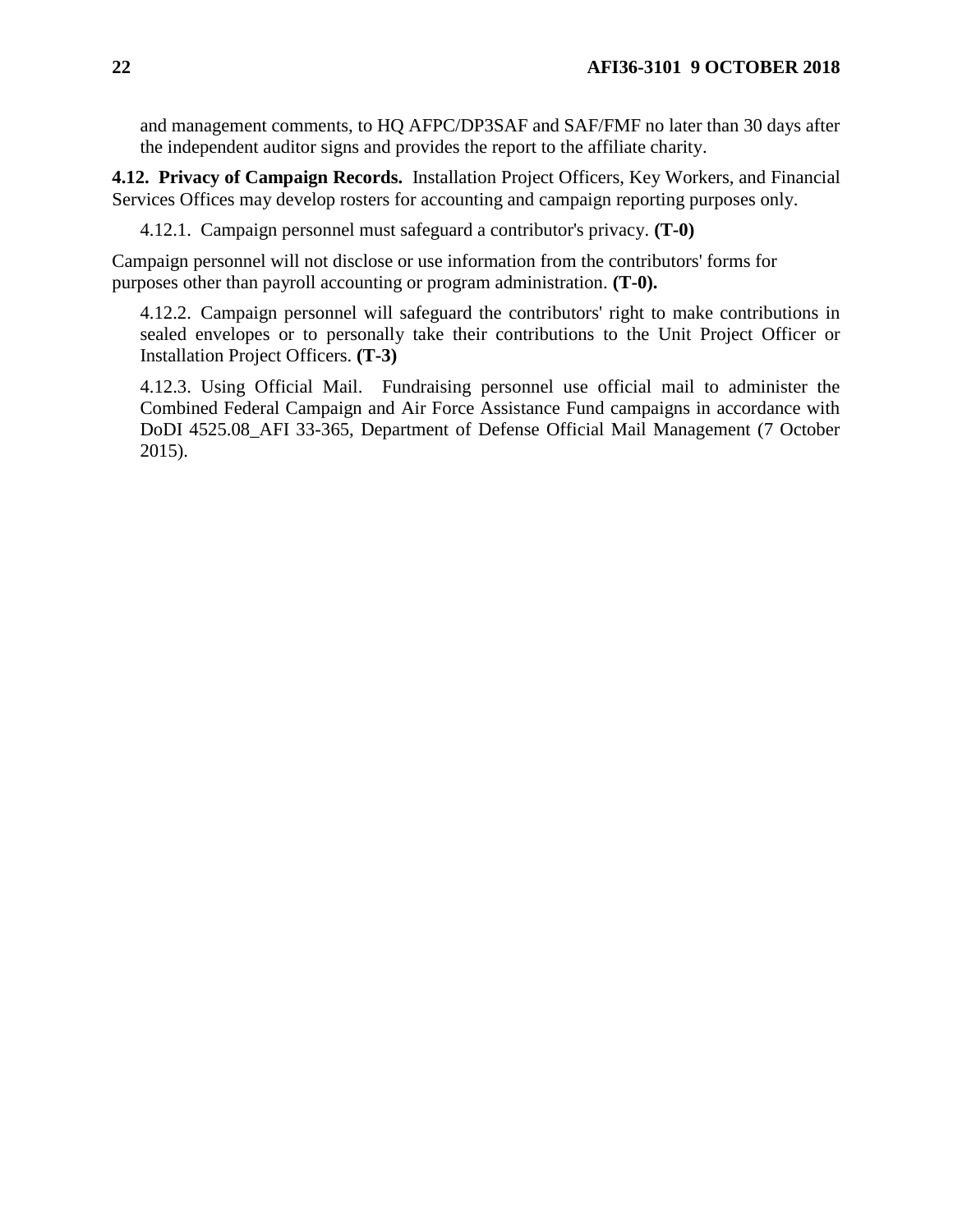#### **Chapter 5**

### <span id="page-22-0"></span>**REQUESTS FOR NON-AIR FORCE ASSISTANCE FUND/COMBINED FEDERAL CAMPAIGN FUNDRAISING ACTIVITIES/SUPPORT.**

<span id="page-22-1"></span>**5.1. Requests for Other Fundraising during campaigns.** Ad hoc fundraising efforts should generally not interfere with, or detract from, the Combined Federal Campaign or Air Force Assistance Fund Campaigns. However, because of the annual timing of the campaign, ad hoc fundraising to support unit holiday parities is allowed during the Combined Federal Campaign. No workplace (desk-to-desk) fundraising or payroll deductions are authorized to support Non-Federal Entities or Private Organizations other than the Air Force Assistance Fund and Combined Federal Campaigns. Limited workplace (desk-to-desk) fundraising is allowed by unit unofficial activities/social funds.

<span id="page-22-2"></span>**5.2. Official Endorsement.** Under DOD 5500.07R, The Joint Ethics Regulation (JER), Section 3-210.a., Air Force employees shall not officially endorse, or appear to endorse, fundraising for any non-Federal entity except for those specifically identified therein. (T-0). The Joint Ethics Regulation permits official support and endorsement of the Combined Federal Campaign and Air Force Assistance Fund charities.

### <span id="page-22-3"></span>**5.3. Fundraising/Support in an Official Capacity.**

5.3.1. Other than the Air Force Assistance Fund and Combined Federal Campaign, Joint Ethics Regulation, Section 3-210 allows official support and endorsement of efforts to raise funds only in very limited circumstances. The well-meaning or charitable benefit that other such fundraising efforts may bestow on those in need is not a factor in approving such support and endorsement. Commanders may generally provide logistical support to Private Organizations and Non-Federal Entities, provided that that support does not interfere with the mission and only generates minimal expense to the government. However, such logistical support generally may not include support to the entity's fundraising or membership expansion efforts.

5.3.1.1. Support to Non-Federal Entities. Non-Federal Entities are organizations that are not created by, or under the control of, the Federal government. Private individuals and for-profit companies are considered Non-Federal Entities. Support to their fundraising efforts are never appropriate. Non-profit organizations, including  $26$  U.S.C. §  $501(c)(3)$ corporations recognized by the Internal Revenue Service, are more likely to be engaged in charitable fundraising. Pursuant to Joint Ethics Regulation Section 3-211, such nonprofit Non-Federal Entities may request logistical support from commanders usually in the form of the lending of government equipment or the use of government facilities when not in use for mission purposes. Such logistical support is not appropriate when a substantial purpose of the event is to advance the Non-Federal Entities' fundraising or membership efforts. Joint Ethics Regulation Section 3-210.

5.3.1.2. Private Organizations are a subset of all Non-Federal Entities and are those organizations, often comprised of service members and their family members, which the Installation Commander has recognized as contributing to the morale and welfare of the installation, pursuant to Air Force Instruction 34-223, Private Organizations (PO) Program. In return for some Air Force oversight in their organization and operations (e.g., non-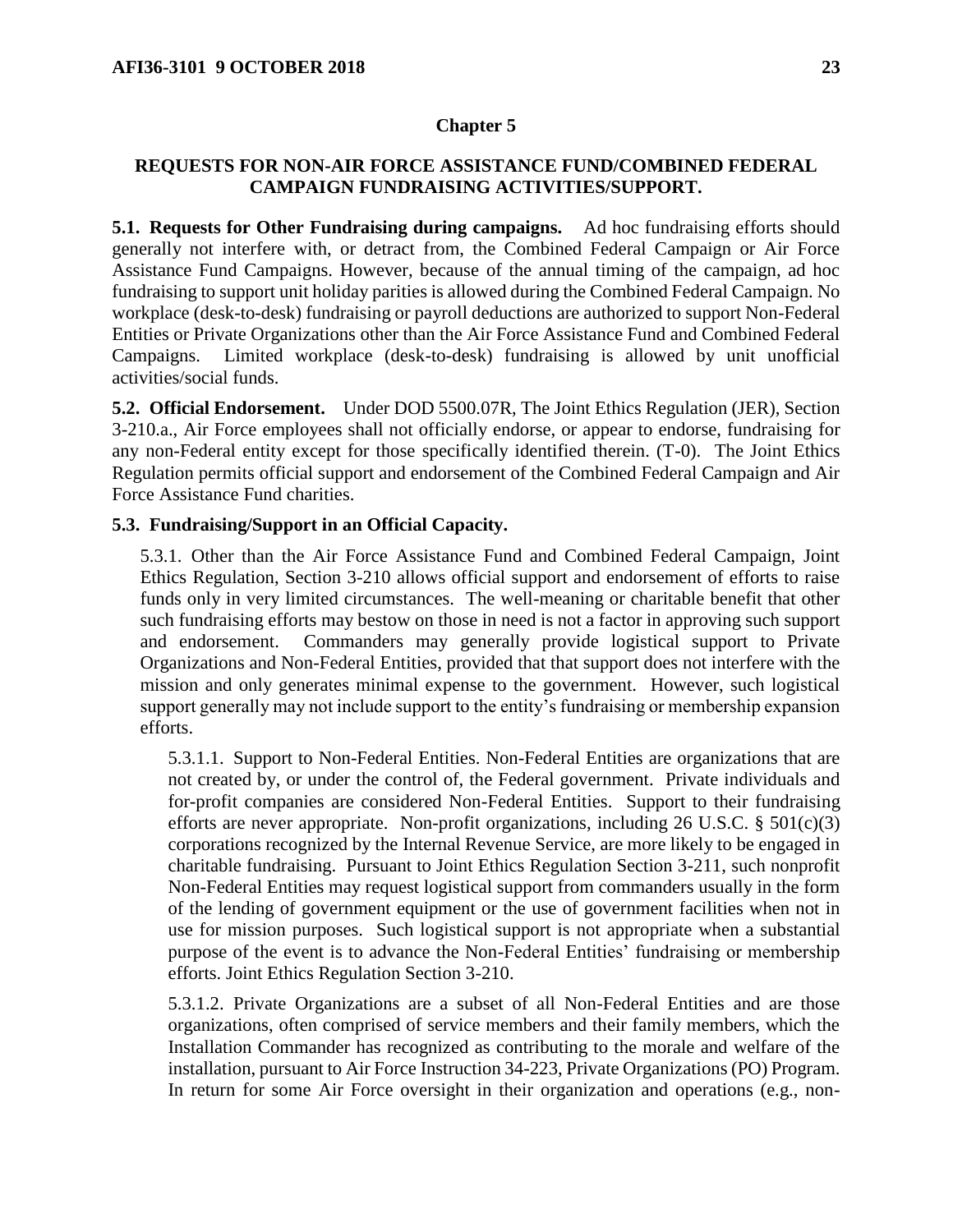discrimination requirements, mandatory fiscal controls), Private Organizations receive some benefits from such recognition (e.g., ability to use installation name in their organizational name, limited logistical support of on base fundraising events).

5.3.2. Disaster Relief Efforts. Joint Ethics Regulation Section 3-210 also permits official endorsement and support of disaster relief efforts approved by the Office of Personnel Management for Federal support. Usually, such support is in the form of unobtrusive, voluntary cash collections rather than any type of organized events. Workplace (desk-to-desk) fundraising is allowed for such collections.

5.3.3. Official Speech. Another form of logistical support to Non-Federal Entity fundraising is permitted by 5 Code of Federal Regulations 2635.808. A Non-Federal Entity event, such as a group meal, reception or awards ceremony, can be supported by an Air Force official as a permissible venue to spread the Air Force public affairs message through an official speech. Official speakers should be sensitive to not being used as the "draw" for the event. They should not sit at the head table (unless essential to facilitate delivery of the speech) nor participate in a receiving line or other visible trappings which might encourage donations. Their official speech may include an expression of thanks for the attendees' support at such general causes (e.g., Veteran homelessness) as that addressed by the Non-Federal Entity, but should avoid any actual or perceived encouragement of donations to the Non-Federal Entity event. They should return to their non-speaking position when such discussions occur and, if possible, depart the event before the Non-Federal Entity's fundraising business is conducted.

5.3.4. "For Us, By Us" Activities. Joint Ethics Regulation Section 3-210 also permits unitbased "for us, by us" fundraising for the support of unit members and their family members. Private Organizations, even if comprised primarily of service members or their family members, may not engage in "for us, by us" fundraising. **(T-1)** Such fundraising means that collected funds are in a particularly unique and ad hoc state; they are personal funds temporarily held by Air Force employees acting in their official capacities.

5.3.4.1. Funds collected for refreshments or meals, in advance of events (such as Air Force-hosted conferences or meetings) from attendees and in situations when Appropriated Funds may not be used, are a form of this temporary holding of personal funds. Often, such collections are referred to as "landing fees" or similar title. Workplace (desk-to-desk) collections are allowed in such circumstances.

5.3.4.2. Small cash collections to assist unit members with personal misfortune (e.g., flowers for a co-worker upon death of a loved one, funds to help offset lodging expenses after a house fire) are a form of "for us, by us" fundraising. However, such funds collections are best addressed through the use of the rules in 5 Code of Federal Regulations 2635 Subpart C (Gifts between Federal Employees). Regardless, such collections should be completely voluntary, anonymous (e.g., passing around collection envelope), and the nominal amount solicited from unit employees should not exceed \$10. **(T-1)** Workplace (desk-to-desk) collections are allowed in such circumstances. If the unit member to be assisted is one's supervisor, Airmen may not contribute more than \$10 to the collection.

5.3.4.3. The most common and best example of "for us, by us" fundraising is to collect funds for unofficial unit social events (e.g., hail & farewells, holiday parties, military balls) when funds must be collected and paid in advance to make arrangements for venues, catering, etc. Such fundraising can also help offset the per ticket price for junior members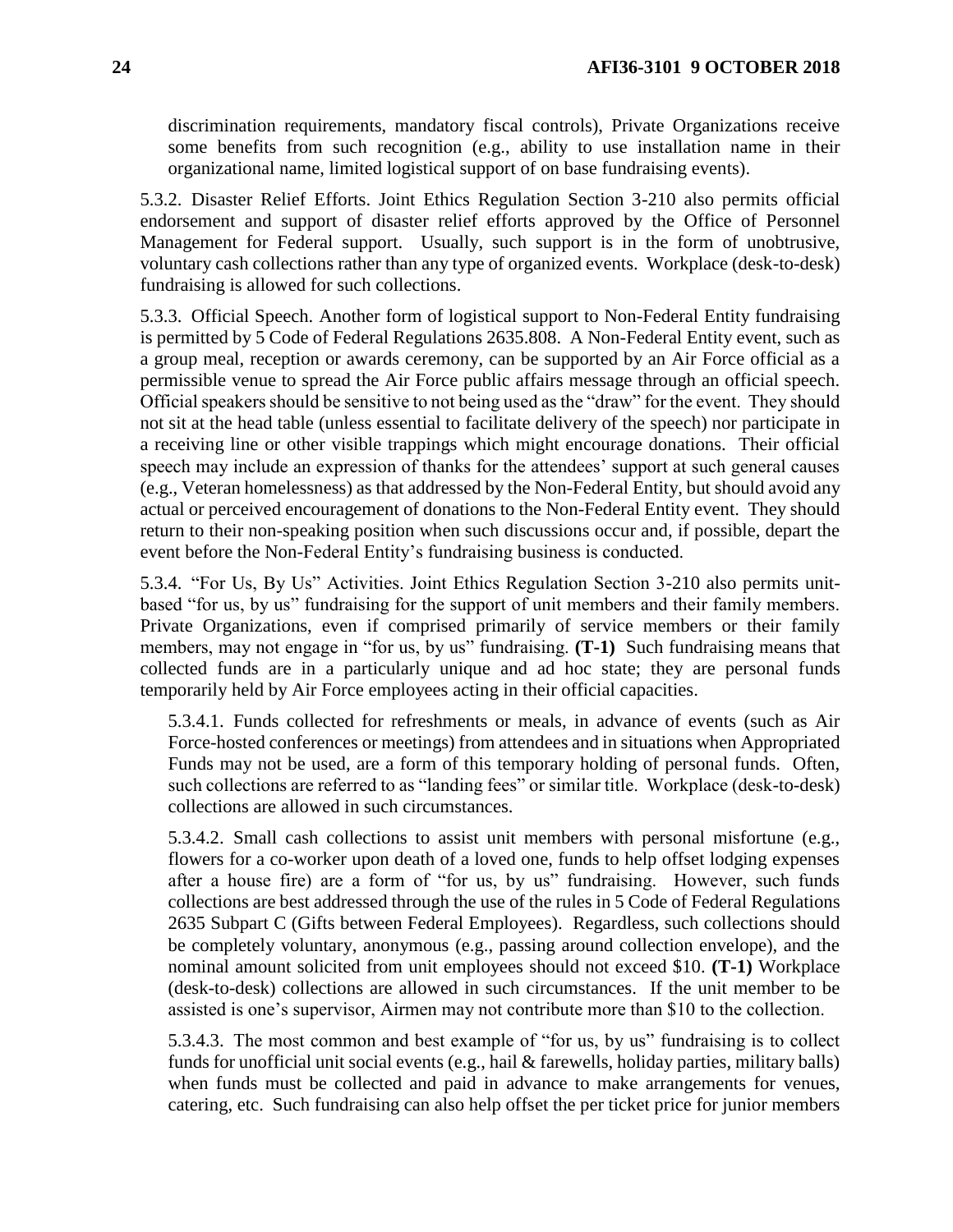of the unit. Such funds collections are often referred to as social funds, flower funds, coffee funds, etc.

5.3.4.4. Such funds collections should be for the minimal amount of time necessary to plan and execute the social event. Per Air Force Instruction 34-223, if these unofficial activities/social funds collect and maintain a balance of more than \$1000 over a threemonth period, the unofficial unit activity must apply to the Installation Commander for recognition as a Private Organization, unless all funds were collected for, and will be expended on, an upcoming (within six months after the third month that the activity/fund has had a balance of more than \$1000) unit social event. **(T-2)** 

5.3.4.5. Although Air Force Instruction 34-223 does not govern unit unofficial activities/social funds, unit commanders can look to the instruction for illustrative guidance on appropriate fiscal controls. At a minimum, unit commanders should implement twoperson accountability for all funds collected (one officer, one noncommissioned officer recommended) regardless of whether or not a bank account is actually created to hold such funds. **(T-3)**

5.3.4.6. "For us, by us" fundraising should normally be planned and executed to take place primarily where funds collected can come from unit members and their family members. A bake sale or lunchtime food sale, however, is often welcomed by other units and advertising can inform all installation Airmen who might have an interest in participating in such sales. Contractor employees should not be targeted by advertising to participate in the fundraising event, but may on an unsolicited voluntary basis, elect to purchase goods or services of value at the unit fundraiser. An event that uses an installation facility, outside the unit, such as a car wash using the installation car wash complex, may target the installation-wide community so long as all tenant units have similar opportunity to engage in similar fundraising events. No fundraising events whatsoever may take place in Federal workplaces other than in common areas. Workplace (desk-to-desk) collections are not allowed in such circumstances. **(T-2)**

5.3.4.7. Because unit commanders may support and endorse "for us, by us" fundraising events, they may allow military unit members to set up, execute and clean up from such events during the duty day and while in uniform. Because of concerns of coercion and favoritism, supervisors should not act as sellers of goods/services during the event. As such, these events should be of a very limited duration (e.g., the lunch hour) and a time of day and location where there is acceptable impacts on mission and unit routine. Unit commanders may authorize the use of official communications systems (e.g., official email) to advertise such unit fundraising events. However, caution should be used so that the source of the email (e.g., Commander, Command Chief, Supervisors) does not go beyond official support and endorsement and make participation in the event non-voluntary or compulsory.

5.3.4.8. Unit commanders should weigh the monetary and fundraising pros and cons of converting their unofficial activities/social funds into Private Organizations. At times, the sheer amount of monies collected may dictate such a transition per Air Force Instruction 34-223. At other times, it is a tactical decision. Unit unofficial activities/social funds can be officially supported and endorsed (including through the use of on-duty personnel and official communications systems), but must confine their activities to the "for us, by us",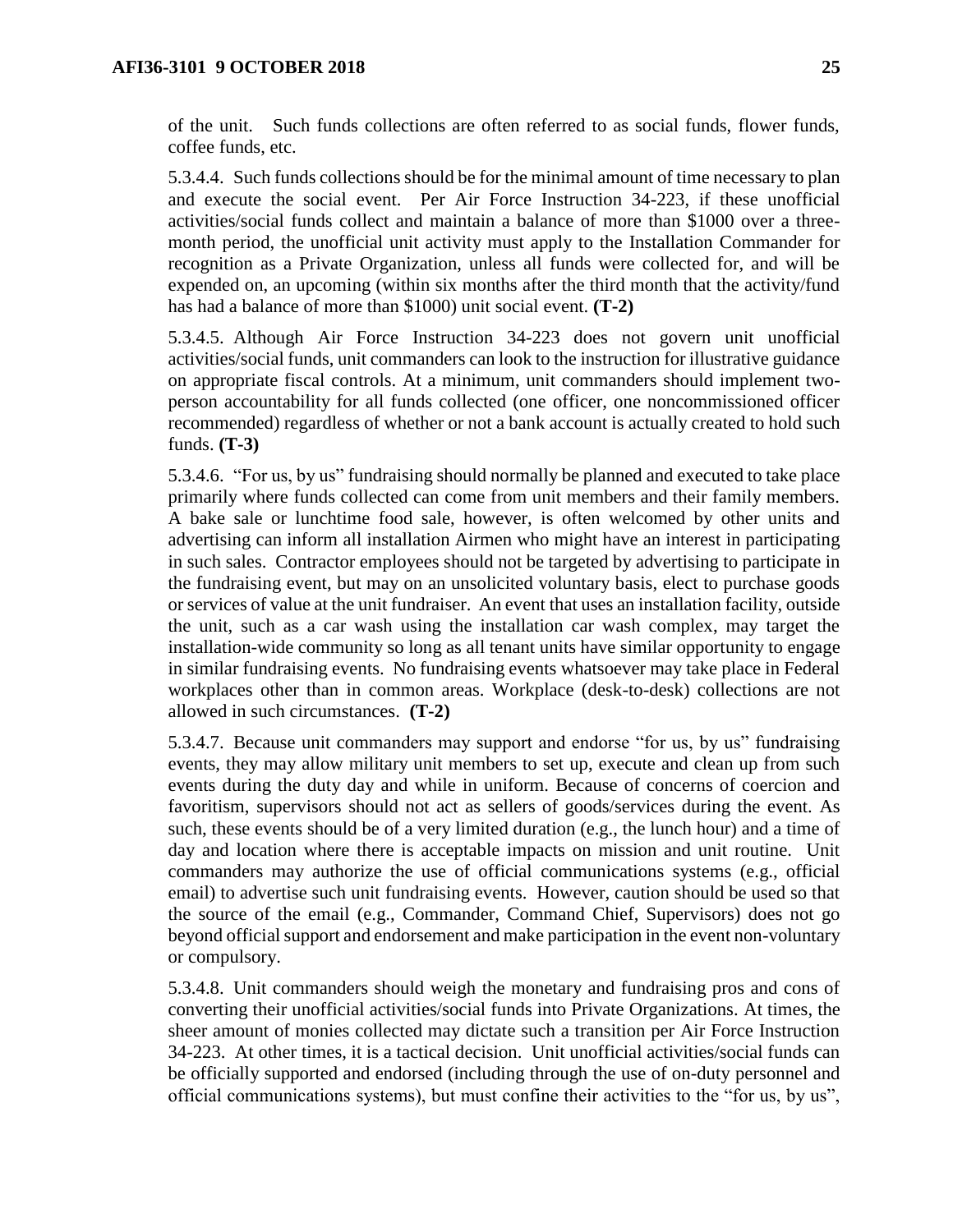unit marketplace for raising funds. Private Organizations, on the other hand, cannot be officially supported and endorsed, but have much more discretion to engage in broader fundraising both on and off base.

5.3.4.9. All other fundraising activities, including unit unofficial activities/social fund fundraising, should generally be scheduled for a time of year so as to not adversely impact the Air Force Assistance Fund and Combined Federal Campaign. Because of the timing of the Combined Federal Campaign, unit fundraising to support holiday parties may occur during the Combined Federal Campaign. Regardless, however, such ad hoc fundraising may not take place in a manner that seeks to mimic, or would substantially detract from, or cause confusion with, the Air Force Assistance Fund and Combined Federal Campaigns. Only those two official campaigns may authorize payroll deduction contributions.

### <span id="page-25-0"></span>**5.4. Fundraising in a Personal Capacity.**

5.4.1. 5 CFR 2635.808 also governs Airmen engaged in fundraising efforts in their personal capacity, either on behalf of themselves, others or a Non-Federal Entity. They may do so long as there is no use of official time, government resources or subordinate government personnel. **(T-0)** They may not use their official Air Force position title, although it may be included on websites, event programs, etc. in a purely biographical context. **(T-0)** They may use their grade and Service as a means of traditional address (e.g., Mr., Ms., Dr.).

5.4.2. Airman who are engaged in fundraising efforts on behalf of a Non-Federal Entity, may request logistical assistance, pursuant to Joint Ethics Regulation Section 3-211, of installation facilities and equipment for Non-Federal Entity events. Such events may not have fundraising or membership expansion as a substantial purpose of the event lest such support be prohibited by Joint Ethics Regulation 3-210. For example, a Non-Federal Entity program may include an Internet link to a membership application in the program for an event not focused on the organization's membership expansion. **(T-0)**

<span id="page-25-1"></span>**5.5. Private Organization Fundraising.** Installation-recognized Private Organization fundraising is also governed by Air Force Instruction 34-223. Private Organizations may petition, and Installation Commanders may approve, for the Private Organization to hold occasional on base fundraisers (e.g., car washes, commercially-packaged cookie sales) in installation common areas. The installation commander may delegate to the Mission Support Group Commander, or the Force Support Squadron Commander, this authority. "Occasional" is defined as not more than three times per quarter.

5.5.1. Air Force Instruction 34-223 governs Private Organization operations including formation, obtaining installation commander recognition, dissolution, as well as guidance on appropriate fiscal controls depending on the size of the Private Organization and its monetary holdings.

5.5.2. The fundraising activities of Private Organizations, even if they are comprised primarily of unit family members (e.g., a Spouses Club), do not constitute "for us, by us" fundraising within the meaning of Joint Ethics Regulation Section 3-210. **(T-0)**

5.5.3. Private Organizations may also accept gifts and donations. These organizations will not directly solicit cash donations on base although they may sell items/services of value as part of a fundraiser. Off-base solicitations, sales and other fundraising events must clearly indicate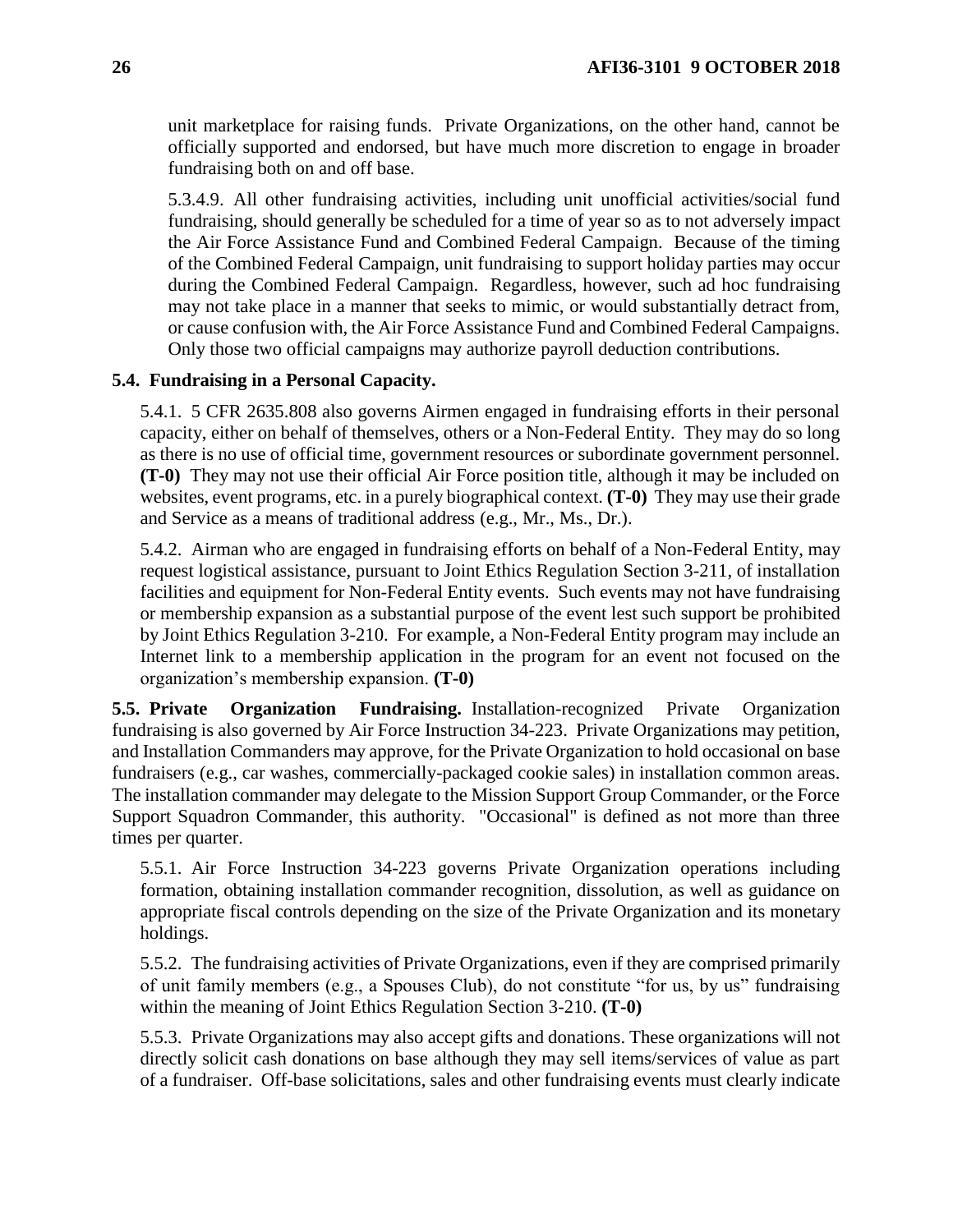that they are for a Private Organization and not for the base or any official part of the Air Force. **(T-3)** 

5.5.4. Unit commanders may not authorize the use of official communications systems (e.g., official email) to advertise such Private Organization fundraising events. **(T-1)** However, official communications systems may be used to advertise events of possible interest to unit Airmen including (e.g., lunchtime sale of food by unit-affiliated Private Organization in a public area adjacent to the unit's geographic footprint). Such communications should be made in the same manner as other local merchant military discounts, base-affiliated professional organization meetings, etc. To avoid the appearance of endorsement, such communications should originate from the unit Public Affairs Office or through other routine channels. They should not originate with the unit leadership. **(T-3)**

<span id="page-26-0"></span>**5.6. In-Kind Collections.** As a general rule, in-kind collections, such as winter clothing donations, toy "drop-offs" and canned food "drives," are not fundraising within the meaning of Joint Ethics Regulation Section 3-210. However, many of the same rules should be followed in order to avoid Air Force entanglement with private philanthropic endeavors. Unless these are official Federal programs (e.g., Feds Feed Families, Toys for Tots), official communication systems should not be used to advertise these opportunities for in-kind donations. Collection points should be located in common areas (e.g., hallways, break rooms) and collections should be transported by involved personnel, out of uniform, and on off-duty time. Cash and gift card donations should be discouraged as should contractor employee donations. In-kind collections such as those for sundries for deployed unit members or employee baby shower gift baskets should be handled similar to subparagraph 5.3.3.2. funds' collections.

> Shon J. Manasco Assistant Secretary of the Air Force (Manpower and Reserve Affairs)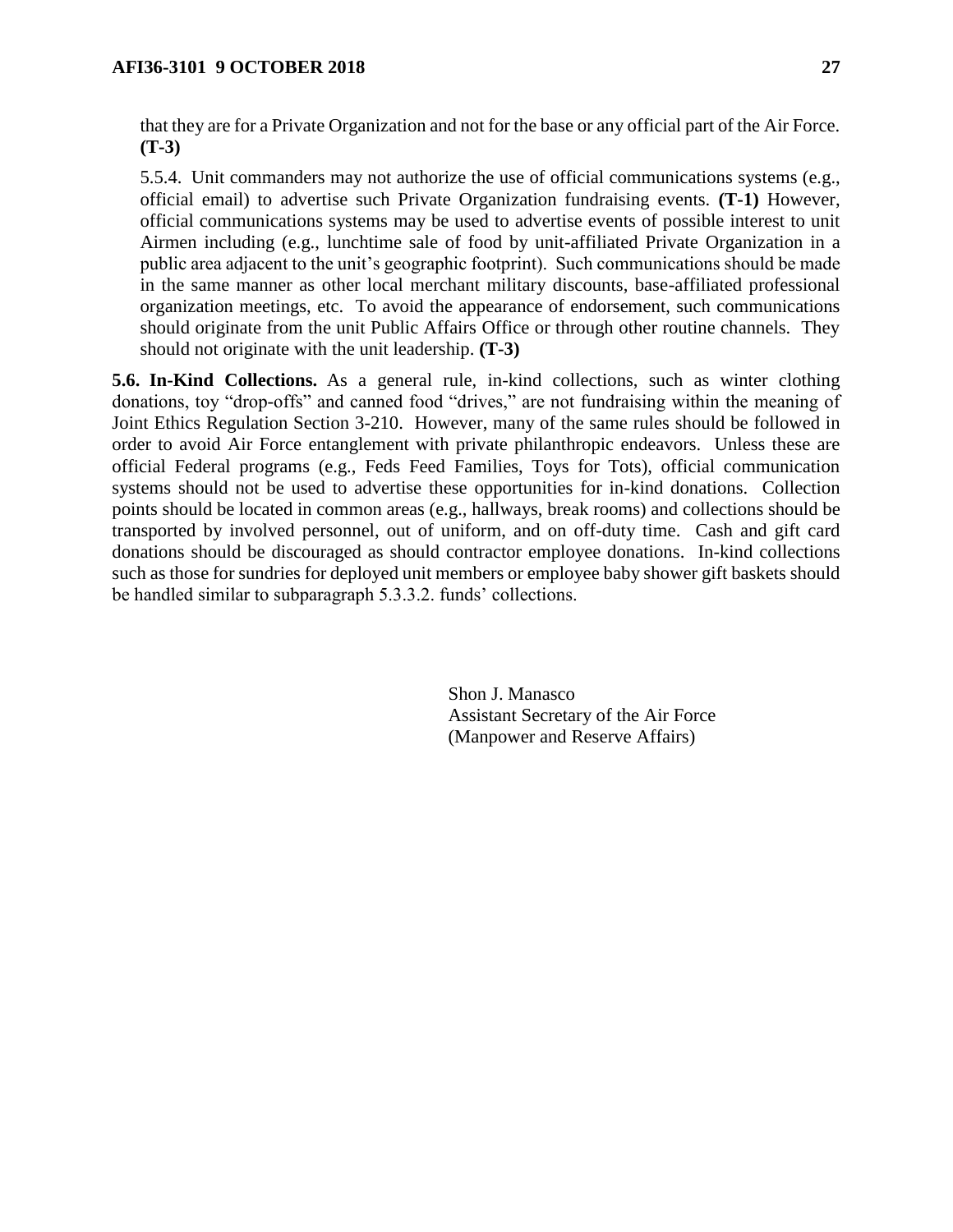#### **Attachment 1**

### **GLOSSARY OF REFERENCES AND SUPPORTING INFORMATION**

#### <span id="page-27-0"></span>*References*

*Air Force Assistance Fund Money Handling Handbook* (current)

Air Force Policy Directive 36-31, *Personal Affairs*, 2 April 2012

Air Force Instruction 90-301, *Inspector General Complaints Resolution*, 27 August 2015

Air Force Instruction 33-360, *Publications and Forms Management,* 1 December 2015

Air Force Instruction 34-144, *Child and Youth Programs*, 2 March 2016

Air Force Instruction 36-2649, Voluntary Education Program, 1 October 2014

Air Force Instruction 36-2925, Personal Commercial Solicitation on Air Force Installations, 28 August 2013

Air Force Manual 33-363, *Management of Records*, 1 March 2008

Department of Defense 7000.14-R, *FMR*, Volume 8, Chapter 11, June 2016

Department of Defense 7000.14-R, *FMR*, Volume 7a, Chapter 42, March 2016

Department of Defense 5500.7-0R, *Joint Ethics Regulation*, 1 August 1993

Department of Defense Directive 5410.18, *Public Affairs Community Relations Policy (*20 November 2001).

Department of Defense Instruction 5035.1, *Combined Federal Campaign (CFC) Fundraising Within the Department of Defense*, 16 February 2018

Department of Defense Instruction 4525.08\_Air Force Instruction 33-365, *Department of Defense Official Mail Management*, 7 October 2015

Department of Defense Instruction 1322.25, Voluntary Education Programs, Change 3, 7 July 2014

Department of Defense Instruction 1344.07, Personal Commercial Solicitation on Department of Defense Installations, 30 Mar 2006

Executive Order 12353 (23 March 1982), *Charitable Fundraising*.

Executive Order 12404 (10 February 1983), *Charitable Fundraising*.

Executive Order 13743 (13 October 2016), *Charitable Fundraising*

Title 5, Code of Federal Regulations, Part 950 1 January 2017, *Solicitation of Federal Civilian and Uniformed Service Personnel for Contributions to Private Voluntary Organizations*.

Title 5, Code of Federal Regulations Part 2635.808 (1 January 2017), *Fundraising Activities.*

### *Prescribed Forms*

Air Force Form 333, *Air Force Assistance Fund Campaign Recognition Certificate – Organizational*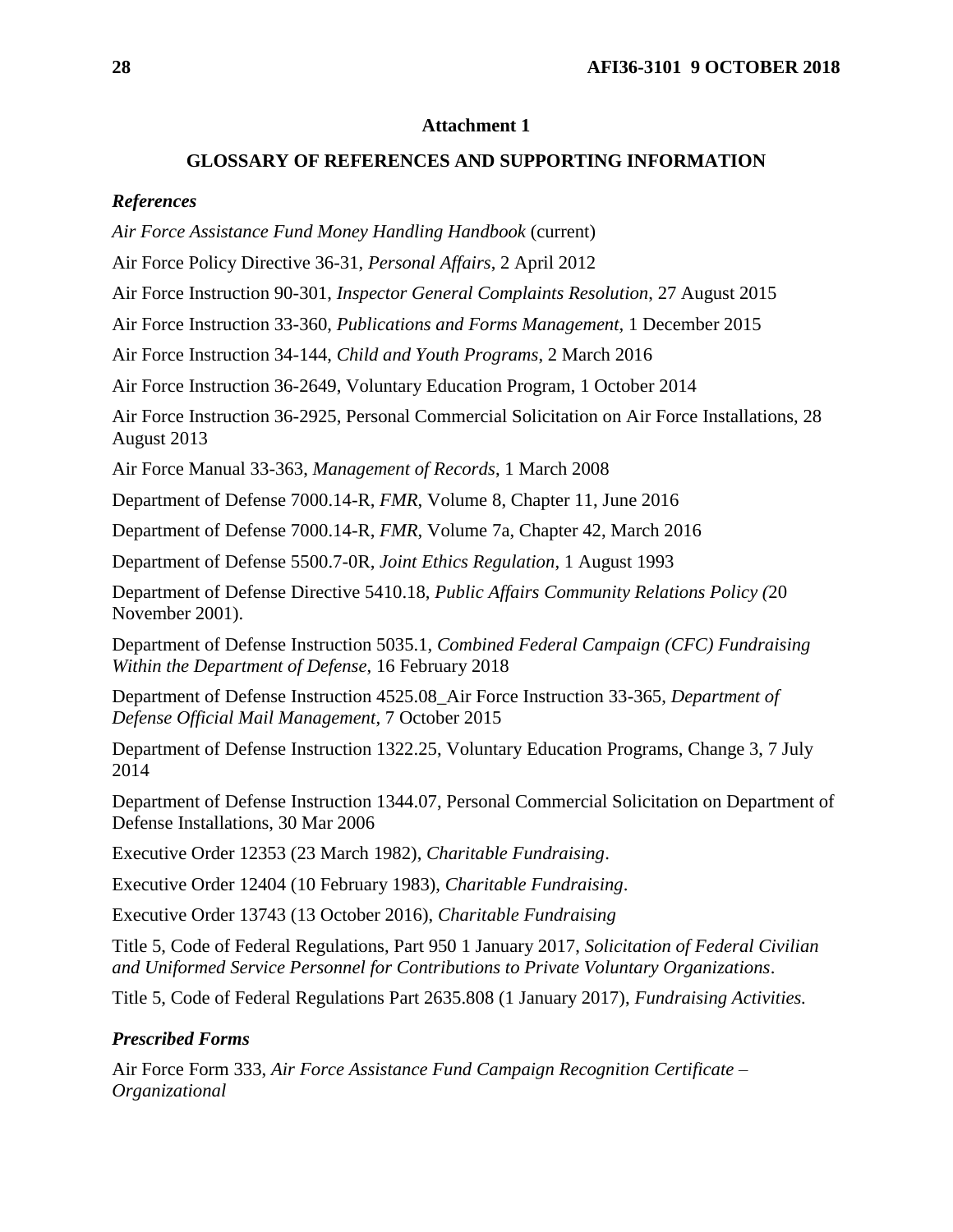Air Force Form 76*7, Air Force Assistance Fund Campaign Recognition Certificate – Individual and Group*

Air Force Form 2561, *Contributions to Air Force Assistance Fund*

**Note:** Prescribed forms' purposes, how to obtain, complete and submit them is detailed in the annual Air Force Assistance Fund Campaign Plan. The current plan is maintained at the Air Force Personnel Center Fundraising Office.

## *Adopted Forms*

Air Force Form 847, *Recommendation for Change of Publication*

### *Terms*

**Affiliate Organization**—A charitable organization authorized to receive funds from the Air Force Assistance Fund (Air Force Assistance Fund). Air Force Assistance Fund is the governmental umbrella organization for these nonprofit, tax-exempt, charitable organizations that benefit Air Force military personnel and their families.

**Air Force Assistance Fund Campaign**—This campaign is an authorized annual on-the-job solicitation of Air Force members (active duty military, retirees, Reservists and Air National Guardsmen) through host command channels. Air Force civilian personnel who want to give, may do so.

**Air Force Fundraising Team**—Team of Air Force leaders that provides advisory and consultative services to the Air Force Assistance Fund affiliate charities without assuming responsibility for the daily operations of the charities.

**Air Force Fundraising Working Team**—Lower-level team, chaired by the Air Force Personnel Center Director of Personnel Programs, which coordinates directly with Air Force Assistance Fund affiliate charities. Elevates, as necessary, those matters requiring Air Force Fundraising Team involvement.

**Campaign Aids**—Publicity items that make the Combined Federal Campaign and Air Force Assistance Fund campaigns more effective. Authorized campaign aids include:

(1) Posters; Goal thermometers or displays showing achievement by organization or base;

Campaign progress reports, charts and analyses of campaign progress;

(2) Endorsement or kick-off memoranda or letters.

(3) News stories and articles for military installation publications, websites, social media or local newspapers; Speeches and public appearances; Recognition awards given to individuals for outstanding service to the campaign; Automated/electronic communication/marketing to widely promote the campaign.

**Central Accounting Office**—Headquarters Air Force Personnel Center Directorate of Personnel Programs Fundraising Office. Program management office for United States Air Force Fundraising. Oversees Air Force Assistance Fund Campaign; serves as central location for all cash/check/money order contributions for annual Air Force Assistance Fund Campaigns.

**Central Campaign Administrator**—One or more charitable organizations (non-Combined Federal Campaign participating organizations) contracted by the Office of Program Management to perform the centralized fiscal and administrative functions of the Combined Federal Campaign: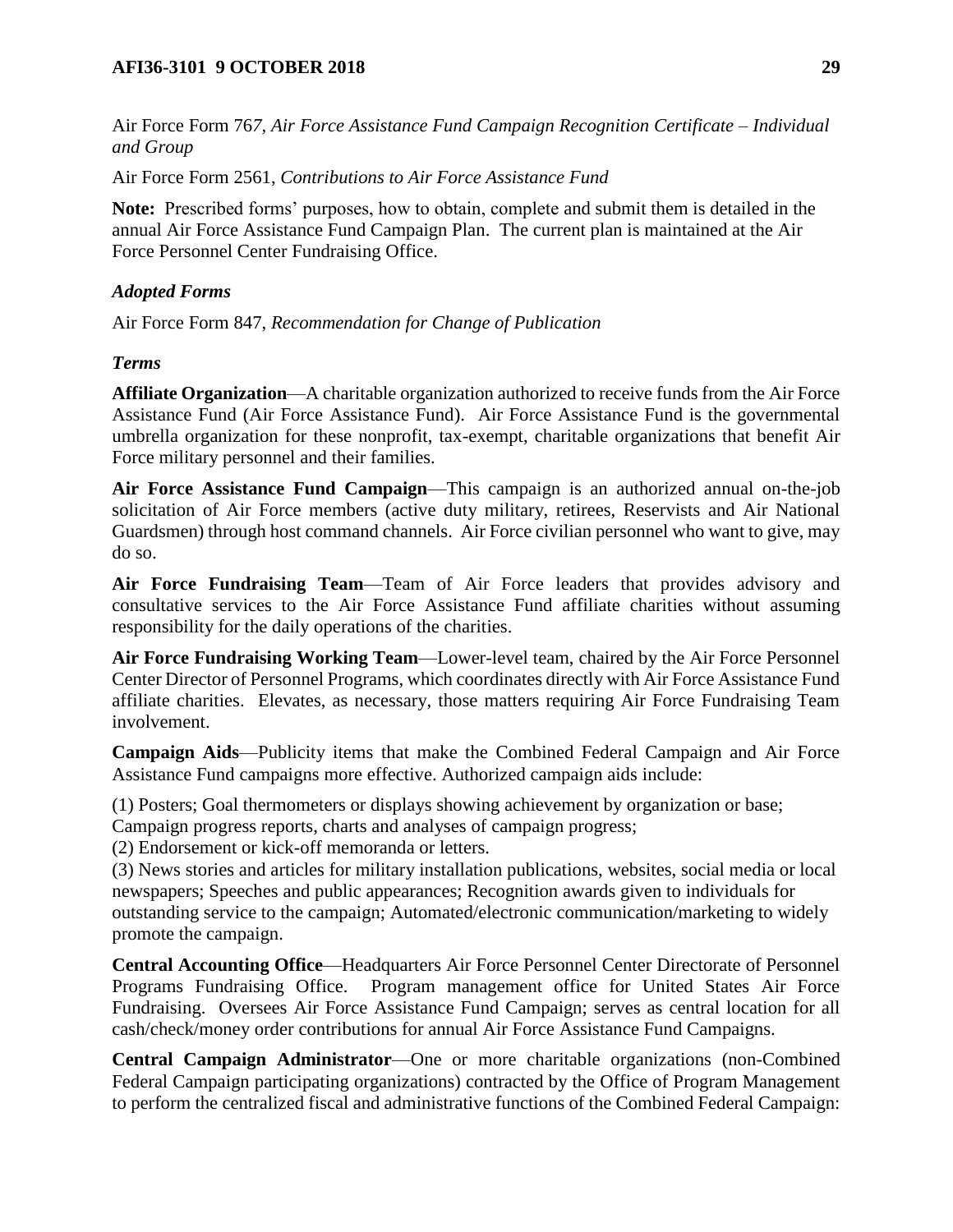Responsible for website development/maintenance for charity participation applications and the online pledging function for Federal donor use.

**Combined Federal Campaign**—An Office of Personnel Management authorized on-the-job annual solicitation of active duty military personnel and Federal civilian employees.

**Combined Federal Campaign Processing Center**—Managed by the Central Campaign Administrator and is the focal point for collecting and entering campaign contributions in the automated database.

**Designated Contribution—An** individual contribution earmarked by a contributor to a specific organization.

**Information Fair**—A commander-approved event organized to advertise and provide information about the Combined Federal Campaign and its participating charities. The Office of Personnel Management maintains a regional list of participating charities that are willing to attend unit Information Fairs. Such organizations may man tables advertised with both their organizational name and Combined Federal Campaign Number and may distribute information literature. Literature received from non-attending charities may be made available in common areas of the event. Such Information Fairs are designed to foster awareness about the Campaign, but may not actually raise funds to be donated by units or individuals to the Campaign or its participating charities. Campaign Key Persons may, however, be on hand to distribute and help Airmen (military and civilian employees) fill out payroll deduction forms. (See Special Events).

**Generally Accepted Accounting Principles**—The phrase "generally accepted accounting principles" (GAAP) encompasses the conventions, rules, and procedures necessary to define accepted accounting practice at a particular time. Generally Accepted Accounting Principles includes not only broad guidelines of general application, but also detailed practices and procedures. These conventions, rules, and procedures establish a standard by which to measure financial presentations.

**Local Federal Coordinating Committee**—The campaign's governing body which may be comprised of local Federal officials, members of inter-agency organizations, and representatives of employee unions. The Local Federal Coordinating Committee Chairperson and Vice Chairperson lead the Local Federal Coordinating Committee in its oversight of the campaign.

**Outreach Coordinator -—A** small business contracted by the Office of Personnel Management (OPM) to conduct marketing activities, arrange for events such as charity fairs, and educate charities and donors regarding the CFC program within a local campaign zone.

**Solicitation**—A request for money.

**Special Event**—A commander-approved fundraising effort organized to advertise and support the Air Force Assistance Fund. Such special events both promote awareness about the Campaign and may actually raise funds to be donated by units to the Campaign and may include car washes, dunk tanks and the sale of homemade goods. Special events will not be directed to just one individual charity; fundraising must be for all four charities. Affiliate charities may man tables advertised with their organizational name and may distribute information literature. Literature received from non-attending charities may be made available in common areas of the event. (See Information Fair).